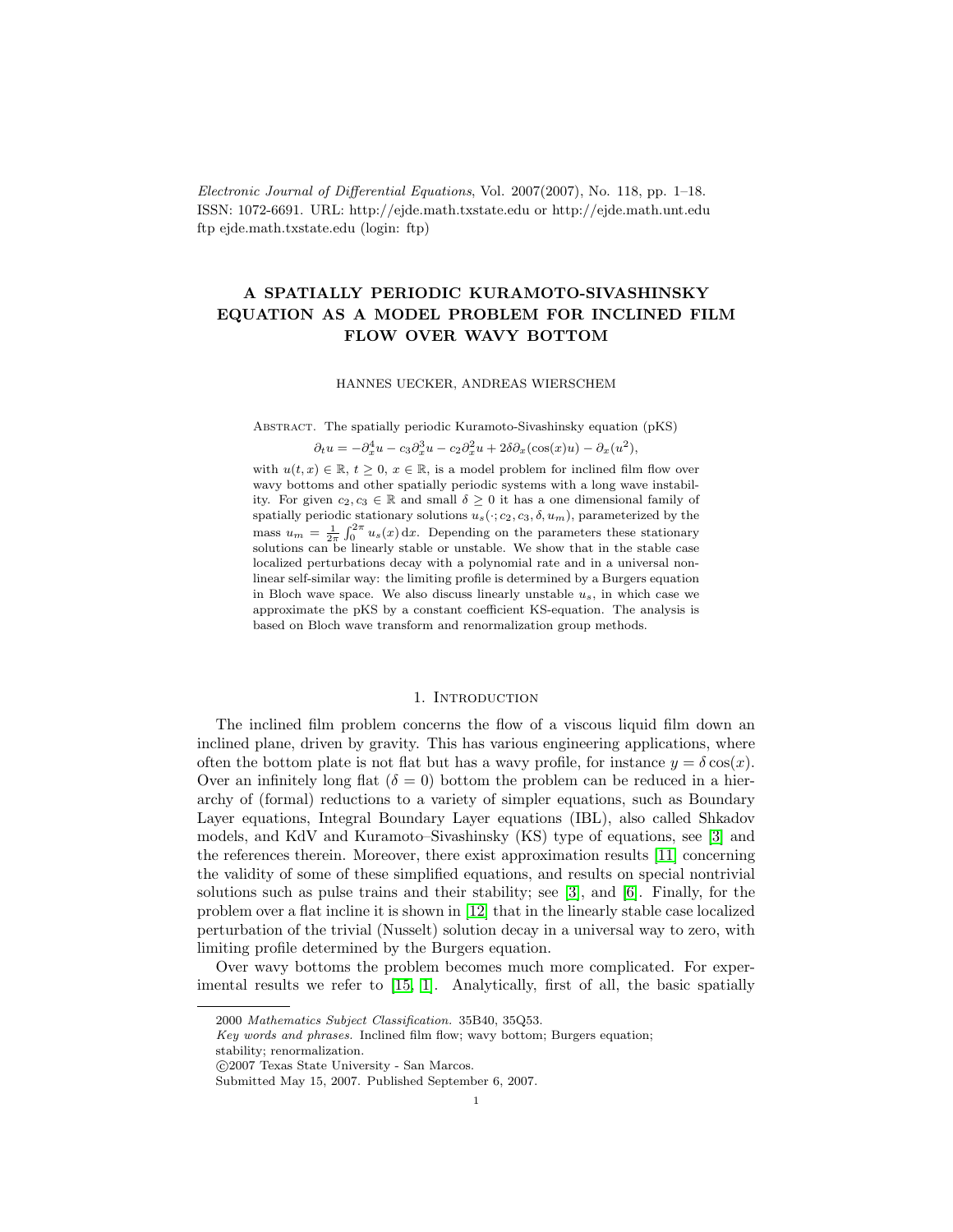periodic stationary solution  $U_s$  (Nusselt solution) is not known in closed form. In  $[15]$  an expansion of  $U_s$  in the film thickness is given, and the associated critical Reynolds number R<sub>c</sub> is calculated, such that  $U_s$  is linearly stable for  $R\leq R_c$  and unstable for  $R > R<sub>c</sub>$ . However, for thicker films over wavy bottoms no analytical results are known. Therefore, simplifications of the full Navier–Stokes problem are much desired. In [\[13\]](#page-17-6) the problem is reduced to a two dimensional quasilinear parabolic system with spatially periodic coefficients, the periodic Integral Boundary Layer equation (pIBL), and stationary solutions  $U<sub>S</sub>$  of the pIBL are calculated which show good agreement with experiments. Moreover, preliminary numerical simulations of the dynamic pIBL yield a variety of interesting regimes, two of which are:

- (i) self-similar decay of localized perturbations of  $U_s$  to zero in the case of linearly stable  $U_s$ ;
- (ii) modulated pulses in the linearly unstable case.

Here we prove, for a model problem, a rigorous nonlinear stability result which explains the behaviour in (i). Moreover, we remark on (formal) explanations for (ii). Our model problem is an extension of the KS equation as a model problem for inclined film flow over flat bottom. In particular, it has dynamics similar to (i), (ii) above, see Fig. [1.](#page-2-0) In detail, our model problem is

<span id="page-1-0"></span>
$$
\partial_t u = -\partial_x^4 u - c_3 \partial_x^3 u - c_2 \partial_x^2 u + 2\delta \partial_x(\cos(x)u) - \partial_x(u^2),\tag{1.1}
$$

with  $t \geq 0, x \in \mathbb{R}, u(t,x) \in \mathbb{R}$ ; i.e., a spatially periodic Kuramoto–Sivashinsky equation (pKS) over the infinite line. In context with the inclined film problem, u should be interpretated as the film height, while the parameters  $c_2, c_3, \delta$ , have the following meaning:  $c_2 \in \mathbb{R}$  corresponds to  $R - R_c$ ; i.e., to the distance from criticality, and  $\delta$  models the amplitude of the bottom, thus, w.l.o.g  $\delta \geq 0$ . The linear terms  $-\partial_x^4 u - c_2 \partial_x^2 u$  model a long wave instability (for  $c_2 > 0$ ) with short wave saturation, while  $-c_3\partial_x^3$  models 3rd order dispersion. The nonlinearity  $-\partial_x(u^2)$  is the standard convective one. An important feature of the inclined film problem is the conservation of mass; i.e.,  $\partial_t \int_{\mathbb{R}} h(t,x) - h_0 \, dx = 0$ , where h is the film height and  $h_0$  the reference film height. This also holds for  $(1.1)$ : the right hand side is a total derivative. Consequently the mass (or average film height)

$$
u_m := \lim_{M \to \infty} \frac{1}{2M} \int_{-M}^{M} u(t, x) \,dx
$$

can be seen as a 4<sup>th</sup> parameter. Given  $c_2, c_3, u_m \in \mathbb{R}$  and small  $\delta > 0$ , [\(1.1\)](#page-1-0) has a unique spatially  $2\pi$  periodic stationary solution

$$
u_s(x) = u_s(x; c_2, \delta, u_m) = u_m + \delta u_1(x) + \mathcal{O}(\delta^2)
$$

which can be calculated by expansion in  $\delta$  (see sec[.2\)](#page-5-0).

**Remark 1.1.** From the modelling point of view it appears reasonable to also include a parameter  $\gamma$  for the bottom wave number; i.e., to consider

$$
\partial_t u = -\partial_x^4 u - c_3 \partial_x^3 u - c_2 \partial_x^2 u + 2\delta \partial_x (\cos(\gamma x)u) - \partial_x (u^2). \tag{1.2}
$$

However, rescaling  $v(\tau, y) = \alpha u(\beta \tau, \gamma y)$  with  $\beta = \gamma^4$  and  $\alpha = \gamma^3$  yields that v fulfills [\(1.1\)](#page-1-0) with  $c_3, c_2, \delta$  replaced by  $\tilde{c}_3 = \gamma^2 c_3$ ,  $\tilde{c}_2 = \gamma^2 c_2$  and  $\tilde{\delta} = \gamma^3 \delta$ . Hence  $\gamma$  is not independent.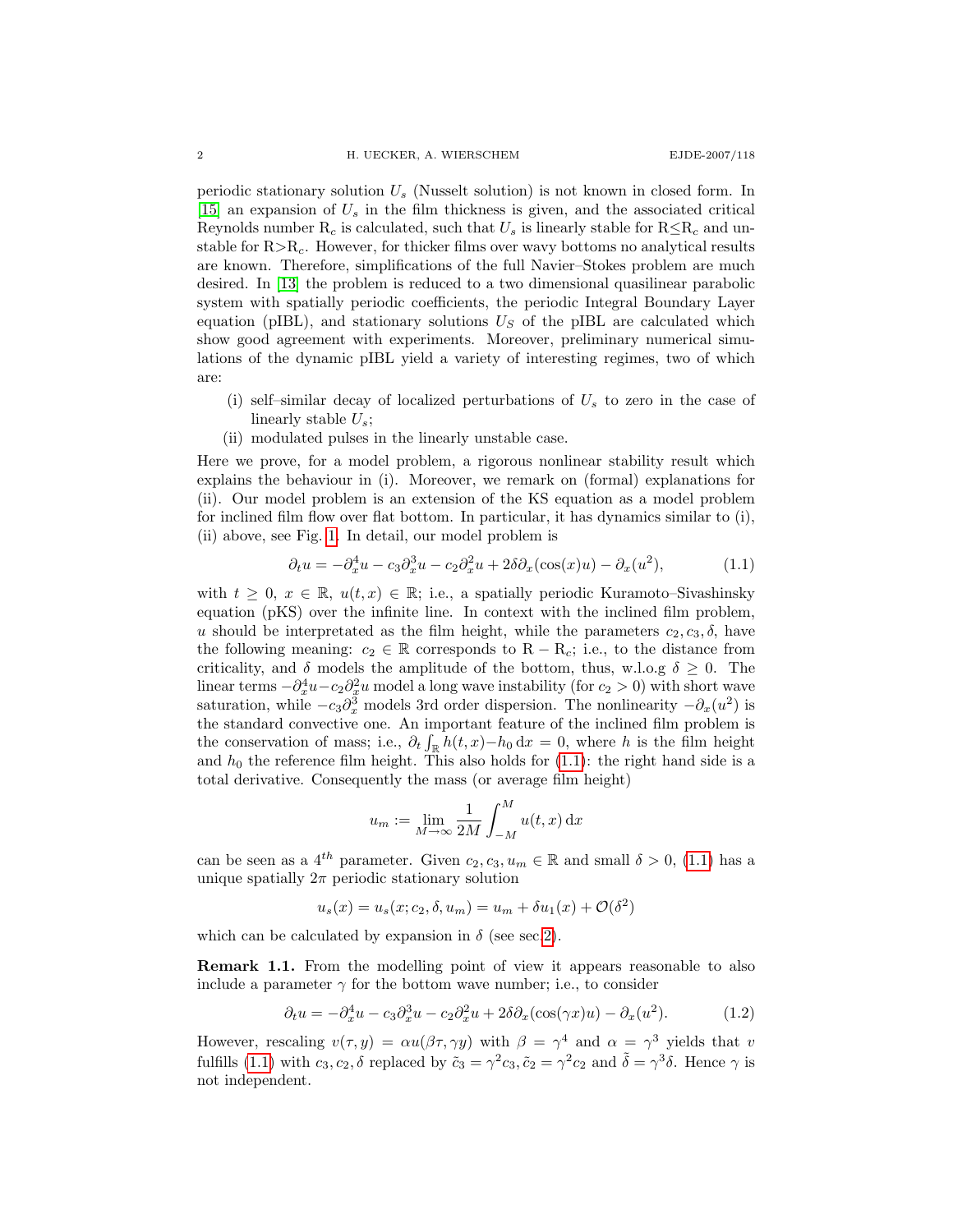2

50

100

1

1.5



<span id="page-2-0"></span>FIGURE 1. Numerical simulations of  $(1.1)$  with periodic boundary conditions on large domains. (a)  $(\delta, c_2, c_3) = (0.1, -1, 0)$  (stable case),  $x \in [0, 80\pi]$ , initial data  $u_0(x) = 2$  for  $x \in [39\pi, 41\pi]$ ,  $u_0(x) = 1$  else. The solution decays to  $u_s$  in a self-similar way determined by the Burgers equation [\(1.8\)](#page-4-0) below. (b)  $(\delta, c_2, c_3)$  =  $(0.1, 0.2, -1)$  (unstable case),  $x \in [0, 40\pi]$ , initial data  $u(0, x)=2$ for  $19\pi \leq x \leq 21\pi$  and  $u(0, x)=1$  else (full line). Modulated pulses emerge and travel forever. The dotted line shows the solution of the associated amplitude equation [\(5.3\)](#page-15-0), see Appendix [5.](#page-15-1)

Moreover, the KdV term  $-c_3\partial_x^3$  plays no essential role in case (i) and hence for the main results of our paper; however, in the unstable case (ii), the KdV term becomes important, in particular in the limit of large  $c_3$ , see [\[6\]](#page-17-2) for the constant coefficient case. Therefore we also include it in [\(1.1\)](#page-1-0).

<span id="page-2-1"></span>1.1. Linear and Nonlinear diffusive stability. Setting  $u(t, x) = u_s(x) + v(t, x)$ we obtain

$$
\partial_t v = \mathcal{L}(x)v - \partial_x(v^2) \tag{1.3}
$$

with  $2\pi$  periodic linear operator

$$
\mathcal{L}(x)v = -\partial_x^4 v - c_3 \partial_x^3 v - c_2 \partial_x^2 v + 2\delta \partial_x(\cos(x)v) - 2(u_s'(x)v + u_s(x)\partial_x v), \quad (1.4)
$$

where  $u'_{s} = \partial_{x}u_{s}$ . To calculate the eigenfunctions of the linearization  $\partial_{t}v = \mathcal{L}(x)v$ we make a Bloch wave ansatz [\[7\]](#page-17-7)

$$
v(t, x) = e^{\lambda(\ell)t + i\ell x} \tilde{v}(\ell, x).
$$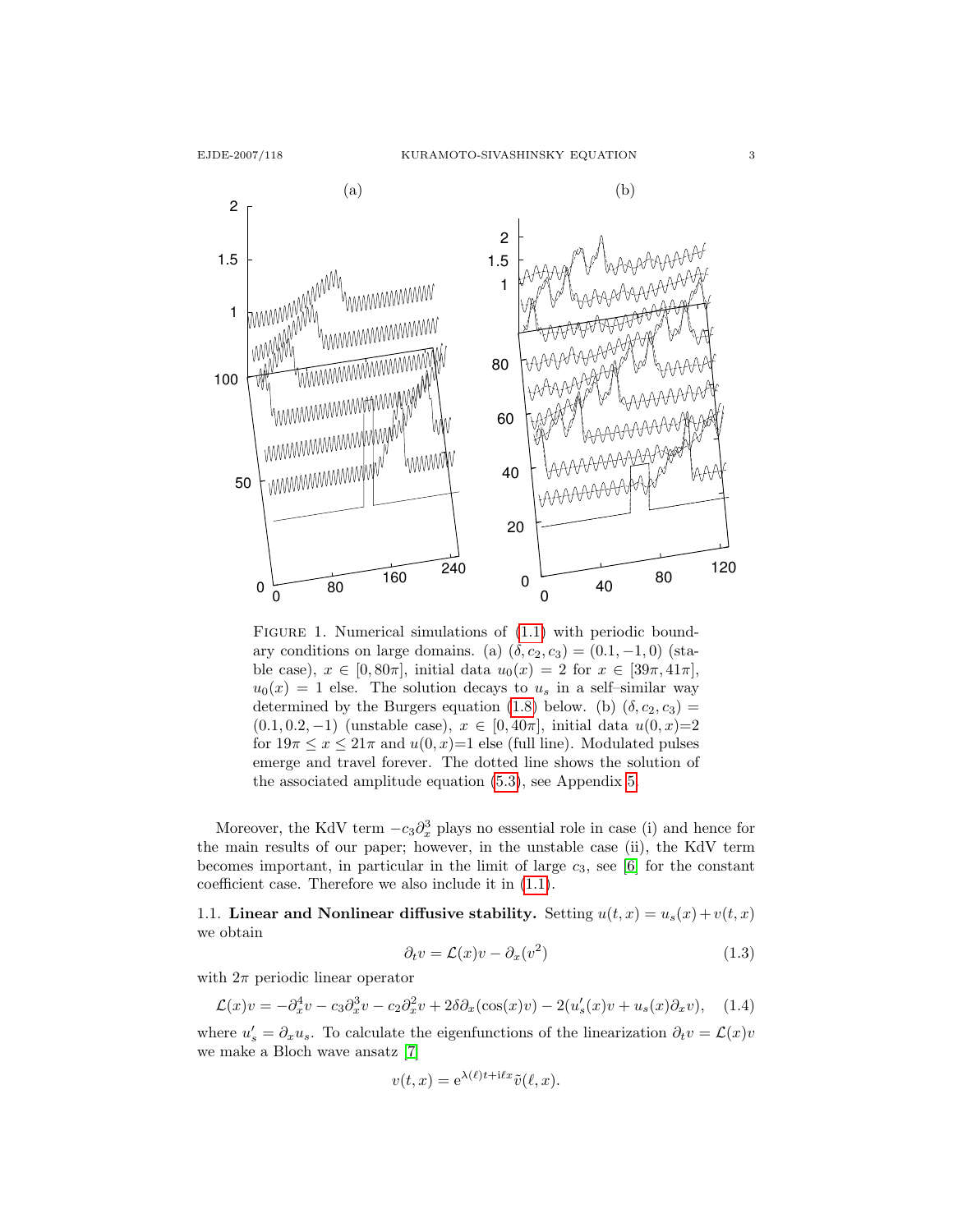Here  $\ell \in [-1/2, 1/2)$ , which is called the first Brillouin zone, and  $\tilde{v}(\ell, x + 2\pi) =$  $\tilde{v}(\ell, x)$  and  $\tilde{v}(\ell + 1, x) = e^{ix}\tilde{v}(\ell, x)$ . Then  $\lambda(\ell)$  and  $\tilde{v}(\ell, \cdot)$  are determined from the linear eigenvalue problem

$$
\lambda(\ell)\tilde{v}(\ell,x) = \tilde{\mathcal{L}}(\ell,x)\tilde{v}(\ell,x) \n:= \left[ -(\partial_x + i\ell)^4 - c_3(\partial_x + i\ell)^3 - c_2(\partial_x + i\ell)^2 + 2\delta(\cos(x)(\partial_x + i\ell) - \sin(x)) \right] \tilde{v} \n-2\left[ u_s'(x) + u_s(x)(\partial_x + i\ell) \right] \tilde{v}
$$

over the bounded domain  $x \in (0, 2\pi)$ . Thus we obtain curves of eigenvalues  $\ell \mapsto \lambda_n(\ell), n \in \mathbb{N}$ , which we sort by  $\text{Re }\lambda_n(\ell) \geq \text{Re }\lambda_{n+1}(\ell)$ , with associated eigenfunctions  $\tilde{v}_n(\ell, x)$ . The  $\lambda_n(\ell)$  can again be calculated by perturbation analysis in δ, again see sec[.2](#page-5-0) for details. Clearly, Re  $\lambda_n(\ell)$  → −∞ as  $n \to \infty$ , and  $u_s$  is linearly stable if Re  $\lambda_1(\ell) \leq 0$  for all  $\ell \in [-1/2, 1/2)$ . Since, for given  $c_2, c_3, \delta$ , we have a 1–parameter family  $u_s(x; c_2, c_3, \delta, u_m)$  of stationary solutions, parametrized by  $u_m$ , we always have  $\lambda_1(0) = 0$  with

$$
\tilde{v}_1(0,x) = \partial_{u_m} u_s(x;c_2,c_3,\delta,u_m).
$$

<span id="page-3-2"></span>This corresponds to conservation of mass in the inclined film problem. Next writing

<span id="page-3-0"></span>
$$
\lambda_1(\ell) = -id_1 \ell - d_2 \ell^2 + \mathcal{O}(\ell^3)
$$
\n(1.5)

and assuming that  $\text{Re }\lambda_1(\ell) < 0$  outside some neighborhood of  $\ell = 0$  we find that  $u<sub>s</sub>$  is linearly stable for small  $\delta$  if  $d_2 > 0$ . In this case, the continuous spectrum up to the imaginary axis yields diffusive decay of localized perturbations to zero; i.e., for solutions v of  $\partial_t v(t,x) = \mathcal{L}(x)v(t,x)$  with  $v_0 \in L^1(\mathbb{R})$  we have

$$
v(t,x) = \frac{z}{\sqrt{4\pi d_2 t}} \exp(-(x - d_1 t)^2 / 4d_2 t)\tilde{v}_1(0,x) + \mathcal{O}(t^{-1}),\tag{1.6}
$$

where  $z = \int_{\mathbb{R}} v_0(x) dx$  is the mass of the perturbation and where  $d_1 = 2u_m + \mathcal{O}(\delta)$ is the speed of the comoving frame.

In contrast to exponential decay rates, the algebraic decay  $(1.6)$  is too weak to control arbitrary nonlinear terms. For instance, solutions to  $\partial_t v = \partial_x^2 v + v^2$ on the real line may blow up in finite time [\[14\]](#page-17-8), even for arbitrary small initial data. On the other hand, for  $\partial_t v = \partial_x^2 v + v^{p_1} (\partial_x v)^{p_2}$  with  $p_1 + 2p_2 > 3$  it is well known that solution to small localized initial data decay asymptotically as for the linear problem  $\partial_t v = \partial_x^2 v$  (cf. [\(1.6\)](#page-3-0) with  $d_1 = 0, d_2 = 1$ ). This is called nonlinear diffusive stability, and the nonlinearity is called asymptotically irrelevant. A very robust method to prove such results is the renormalization group [\[2\]](#page-17-9), which uses an iterative rescaling argument and has been applied to a variety of diffusive stability problems [\[8,](#page-17-10) [9,](#page-17-11) [12\]](#page-17-3).

The case  $p_1 + 2p_2 = 3$  is called marginal. In fact, we show that the asymptotics of solutions of [\(1.3\)](#page-2-1) to small localized initial conditions are not given by Gaussian decay as in [\(1.6\)](#page-3-0) but are determined by a non Gaussian profile related to the Burgers equation

<span id="page-3-1"></span>
$$
\partial_t v = d_2 \partial_x^2 v + b \partial_x (v^2) \quad \text{with} \quad b = -1 + \mathcal{O}(\delta^2). \tag{1.7}
$$

This profile is obtained by Cole Hopf transformation. Setting

$$
\psi(t,x)=\exp\Big(\frac{b}{d_2}\int_{-\infty}^{\sqrt{d_2}x}v(t,\xi)\,\mathrm{d}\xi\Big),\quad v(t,x)=\frac{\sqrt{d_2}}{b}\frac{\psi_y(t,y)}{\psi(t,y)},\quad y=x/\sqrt{d_2}
$$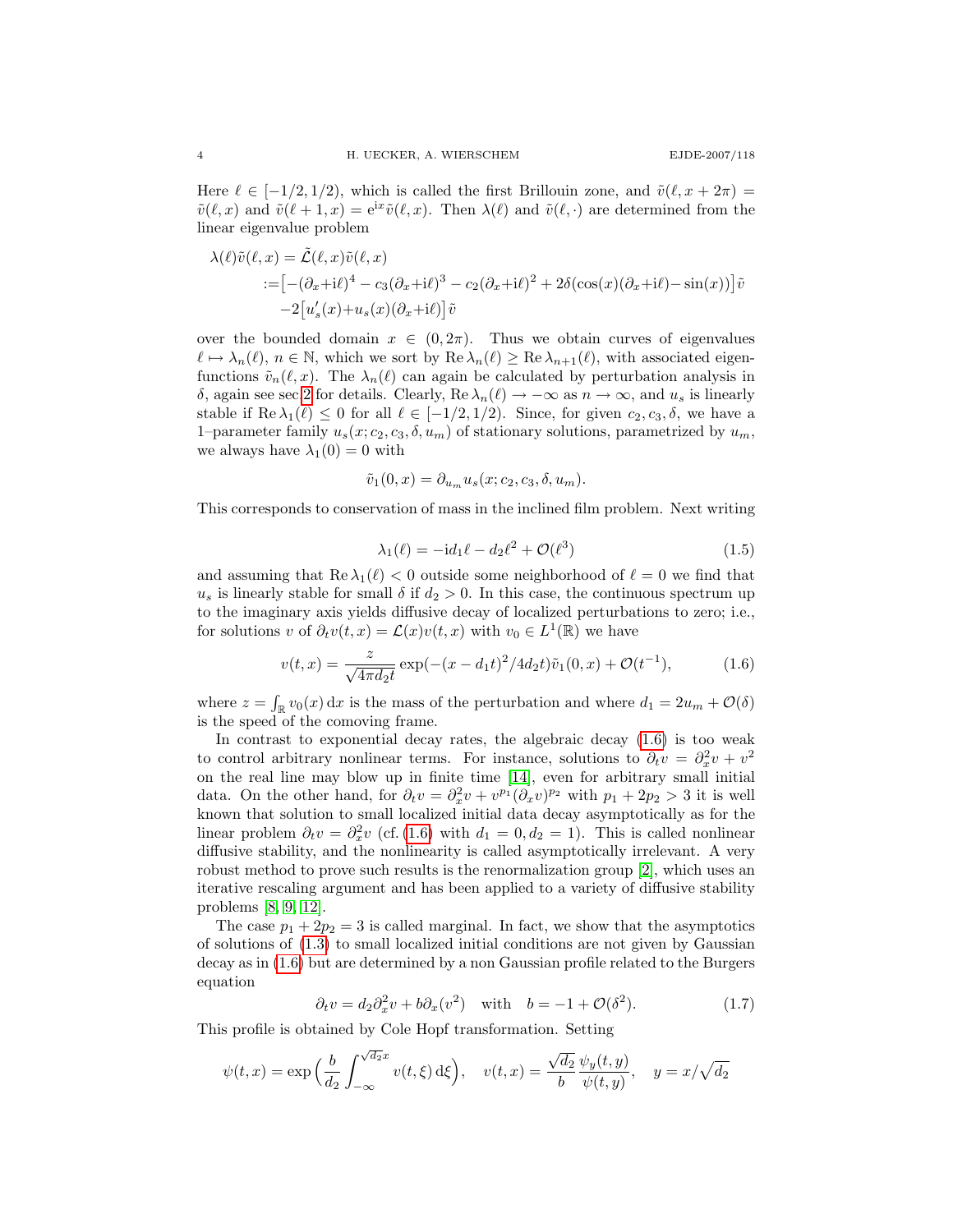the Burgers equation is transformed into the linear diffusion equation  $\partial_t \psi = \partial_x^2 \psi$ ,  $\psi|_{t=0} = \psi_0$ . For  $\lim_{x \to -\infty} \psi_0(x) = 1$  and setting  $\lim_{x \to \infty} \psi_0(x) = z + 1$ ; i.e.,

<span id="page-4-0"></span>
$$
\ln(z+1) = \frac{b}{d_2} \int_{\mathbb{R}} v_0(t,\xi) \,d\xi,
$$

it is well known that  $1 + z \operatorname{erf}(x/\sqrt{t})$  with  $\operatorname{erf}(x) = \frac{1}{\sqrt{t}}$  $\frac{1}{4\pi} \int_{-\infty}^{x} e^{-\xi^2/4} d\xi$  is an exact solution of  $\partial_t \psi = \partial_x^2 \psi$ . It follows that

$$
v^{(z)}(t,x) = t^{-1/2} f_z(x/\sqrt{t}) \quad \text{with} \quad f_z(y) = \frac{\sqrt{d_2}}{b} \frac{z \operatorname{erf}'(y)}{1 + z \operatorname{erf}(y)} \tag{1.8}
$$

is an exact solution of the Burgers equation. Moreover,

$$
\psi(t,x) = \frac{1}{\sqrt{4\pi t}} \int e^{-(x-y)^2/(4t)} \psi_0(y) \, dy = 1 + z \operatorname{erf}(x/\sqrt{t}) + \mathcal{O}(t^{-1/2})
$$

<span id="page-4-1"></span>as  $t \to \infty$ , for initial conditions  $\psi_0 \in L^{\infty}(\mathbb{R})$  with  $\lim_{\xi \to -\infty} \psi(\xi) = 1$  and with  $\lim_{\xi \to \infty} \psi(\xi) = 1+z$ . Therefore the so called renormalized solution of [\(1.7\)](#page-3-1) satisfies

$$
t^{1/2}v(t, t^{1/2}x) = f_z(x) + \mathcal{O}(t^{-1/2});
$$
\n(1.9)

i.e., it converges towards a non-Gaussian limit. It has been shown in [\[2\]](#page-17-9) that the dynamics [\(1.9\)](#page-4-1) in the Burgers equation is stable under addition of higher order terms. Similarly, our basic idea is that after a suitable transform (see [\(3.6\)](#page-8-0) below),  $(1.3)$  in the linearly stable case  $(d_2 > 0 \text{ in } (1.5))$  $(d_2 > 0 \text{ in } (1.5))$  $(d_2 > 0 \text{ in } (1.5))$  can be interpretated as a higher order perturbation of the Burgers equation [\(1.7\)](#page-3-1).

1.2. The nonlinear stability result. Throughout this paper we denote many different constants that are independent of  $\delta$  and the rescaling parameter  $L>0$ (see below) by the same symbol C. For  $m, n \in \mathbb{N}$  we define the weighted spaces  $H^m(n) = \{ u \in L^2(\mathbb{R}) : ||u||_{H^m(n)} < \infty \}$  with  $||u||_{H^m(n)} = ||u\rho^n||_{H^m(\mathbb{R})}$ , where  $\rho(x) =$  $(1+|x|^2)^{1/2}$  and  $H^m(\mathbb{R})$  is the Sobolev space of functions with derivatives up to order m in  $L^2(\mathbb{R})$ . With an abuse of notation we sometimes write, e.g.,  $||u(t,x)||_{H^m(n)}$ for the  $H^m(n)$  norm of the function  $x \mapsto u(t, x)$ . For the bounded domain  $(0, 2\pi)$ with periodic boundary conditions we also write  $\mathcal{T}_{2\pi}$ ; i.e.,  $\int_{\mathcal{T}_{2\pi}} u(x) dx := \int_0^{2\pi} u(x) dx$ . Fourier transform is denoted by F, e.g., if  $u \in L^2(\mathbb{R})$ , then  $\hat{u}(k) := \mathcal{F}(u)(k) =$  $\frac{1}{2\pi} \int e^{-ikx} u(x) dx$ . From  $\mathcal{F}(\partial_x u)(k) = ik\hat{u}(k)$  and Parseval's identity we have that  $\mathcal F$  is an isomorphism between  $H^m(n)$  and  $H^n(m)$ ; i.e., the weight in x-space yields smoothness in Fourier space and vice versa. This smoothness in  $k$  is essential for the proof of the following theorem, where for convenience we take initial conditions at  $t = 1$ .

<span id="page-4-2"></span>**Theorem 1.2.** Assume that the parameters  $c_2, c_3, u_m \in \mathbb{R}$  and  $\delta > 0$  small are chosen in such a way that  $d_2 > 0$  in the expansion [\(1.5\)](#page-3-2), and  $\text{Re }\lambda_n(\ell) < 0$  for all  $n \in \mathbb{N}$  and all  $\ell \in [-1/2, 1/2)$ , except for  $\lambda_1(0) = 0$ . Let  $p \in (0, 1/2)$ . There exist  $C_1, C_2 > 0$  such that the following holds. If  $||v_0||_{H^2(2)} \leq C_1$ , then there exists a unique global solution v of  $(1.3)$  with  $v|_{t=1} = v_0$ , and

$$
\sup_{x \in \mathbb{R}} \left| v(t, x) - t^{-1/2} f_z(t^{-1/2}(x - d_1 t)) \tilde{v}_1(0, x) \right| \le C_2 t^{-1 + p}, \quad t \in [1, \infty), \quad (1.10)
$$

with  $d_1 = 2u_m + \mathcal{O}(\delta)$  from [\(1.5\)](#page-3-2),  $f_z(y) = \frac{\sqrt{d_2}}{b}$  $z \operatorname{erf}'(y)$  $\frac{z \text{ err}(y)}{1+z \text{ erf}(y)}$  from  $(1.8)$ , and  $\ln(1+z) =$  $\frac{b}{d_2} \int_{\mathbb{R}} v_0(x) \, \mathrm{d}x.$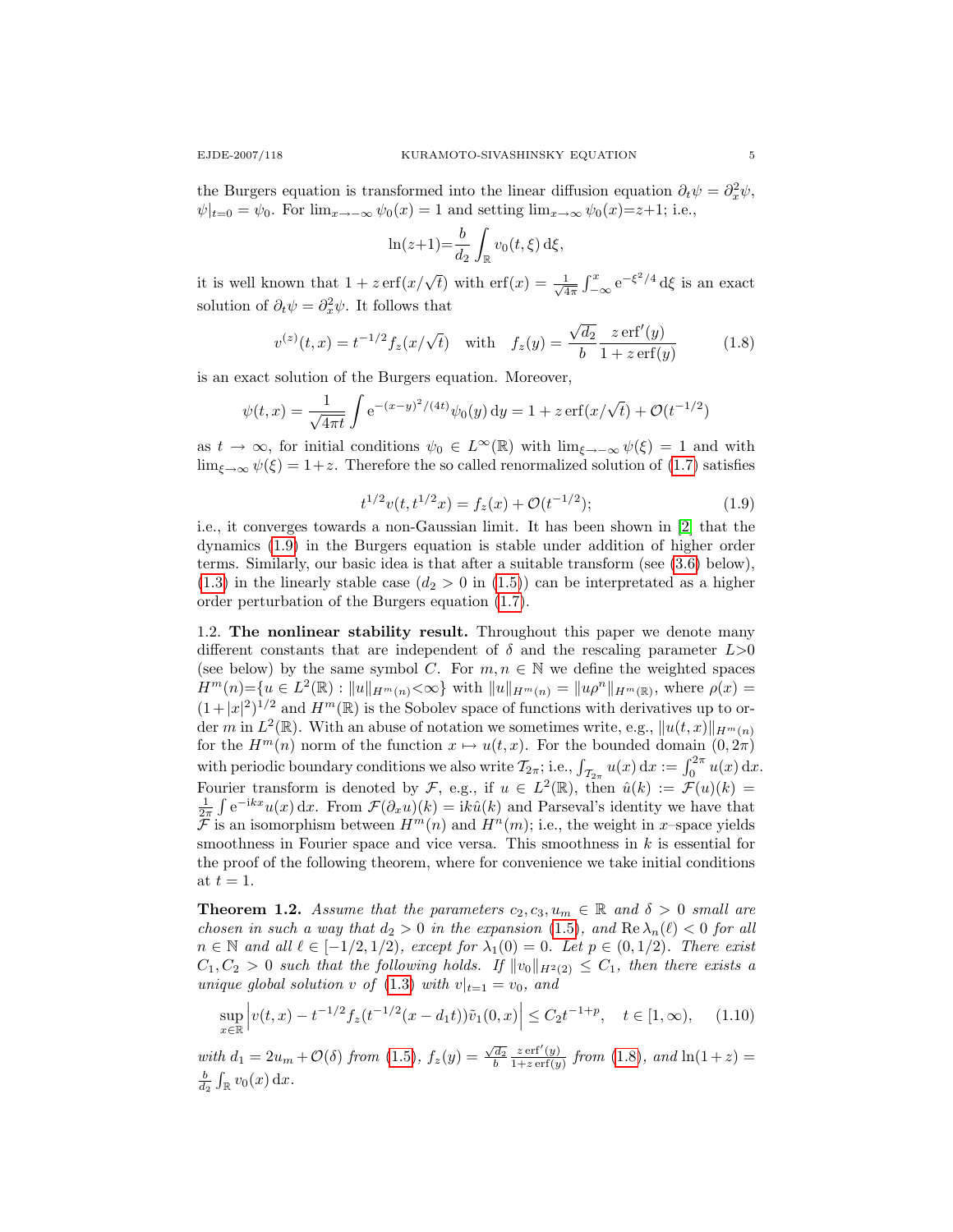Thus we have the asymptotic  $(H^2(2), L^{\infty})$ -stability of  $v = 0$ ; i.e., for all  $\varepsilon > 0$ there exists a  $\nu>0$  such that  $||v_0||_{H^r(2)} \leq \nu$  implies  $||v(t)||_{L^{\infty}} \leq \varepsilon$ , for all  $t\geq 1$ , and  $||v(t)||_{L^{\infty}} \to 0$  with rate  $t^{-1/2}$ . The perturbations decay in an universal manner determined by the decay of localized initial data in the Burgers equation. Theorem [1.2](#page-4-2) is in fact a corollary to the more detailed Theorem [3.1](#page-11-0) stated in Bloch space in §[3.3.](#page-10-0) In §[2](#page-5-0) we give examples such that the assumption  $d_2 > 0$  holds. In particular, we shall see that  $d_2 > 0$  may hold for  $c_2 > 0$ ; i.e., the critical "Reynolds number" may be larger than 0 which is the critical Reynolds number in the spatially homogeneous case. A similar effect is also known in the full inclined film problem [\[15\]](#page-17-4).

The remainder of this paper is organized as follows. In §[2](#page-5-0) we briefly review the properties of stationary solutions to  $(1.1)$ , explain the set–up of Bloch waves, and give examples for  $\lambda_1(\ell)$  from [\(1.5\)](#page-3-2) for some chosen parameter values. In §[3](#page-7-0) we review the concept of irrelevant nonlinearities and the idea of renormalization, give a formal derivation of the Burgers equation as the amplitude equation for the critical mode  $\tilde{v}_1(0, x)$  for [\(1.3\)](#page-2-1) in the linearly stable case, and introduce Bloch spaces with weights to formulate our precise result Theorem [3.1.](#page-11-0) In §[4](#page-11-1) we set up a renormalization process to prove Theorem [3.1.](#page-11-0) In Appendix [5](#page-15-1) we give some remarks on the unstable case (ii).

### 2. Spectral analysis

<span id="page-5-0"></span>2.1. Expansion of the stationary solutions. To calculate  $u_s$  we expand in  $\delta$ . We set

$$
u_s(x) = u_m + \delta u_1(x) + \delta^2 u_2(x) + \mathcal{O}(\delta^3),
$$

where  $u_j$  for  $j \geq 1$  is  $2\pi$ -periodic and has zero mean; i.e.,  $u_m$  is considered as an additional parameter. Thus we write  $u_s(x) = u_s(x; c_2, c_3, \delta, u_m)$ . We obtain a hierarchy of linear inhomogeneous equations of the form

$$
\mathcal{L}_0 u_j(x) = g(x), \quad \mathcal{L}_0 u = -\partial_x^4 u - c_3 \partial_x^3 u - c_2 \partial_x^2 u - 2u_m \partial_x u,
$$

where  $g(x)$  comes from the previous step. At  $\mathcal{O}(\delta)$  we have  $g(x) = 2u_m \sin(x)$ , hence we use the ansatz  $u_1(x) = \alpha_1 \cos(x) + \beta_1 \sin(x)$  to obtain the linear system

$$
\begin{pmatrix} \mu_1 & \nu_1 \\ -\nu_1 & \mu_1 \end{pmatrix} \begin{pmatrix} \alpha_1 \\ \beta_1 \end{pmatrix} = \begin{pmatrix} 0 \\ 2u_m \end{pmatrix}, \quad \mu_j = -j^4 + c_2 j^2, \quad \nu_j = c_3 j^3 - 2ju_m, \quad (2.1)
$$

with solution

$$
\begin{pmatrix} \alpha_1 \\ \beta_1 \end{pmatrix} = \frac{1}{d_1} \begin{pmatrix} -(c_3 - 2u_m)2u_m \\ (-1 + c_2)2u_m \end{pmatrix}, \quad d_j = (-j^4 + c_2j^2)^2 + (c_3j^3 - 2u_mj)^2.
$$

At  $\mathcal{O}(\delta^2)$  we have  $g(x) = 2u'_1u_1 - 2\partial_x(\cos(x)u_1)$ , hence  $u_1 = \alpha_2 \cos(2x) + \beta_2 \sin(2x)$ , which again yields a  $2 \times 2$  linear system for  $(\alpha_2, \beta_2)$ , while at  $\mathcal{O}(\delta^3)$ , the right hand side contains harmonics  $e^{ijx}$  with  $j = 1, 2, 3$ . Thus we need the ansatz

$$
u_3(x) = \alpha_{31}\cos(x) + \alpha_{32}\cos(2x) + \alpha_{33}\cos(3x) + \beta_{31}\sin(x) + \beta_{32}\sin(2x) + \beta_{33}\sin(3x),
$$

and have to solve a  $6 \times 6$  linear system. This can be continued to any order in  $\delta$  and the resulting systems can conveniently be solved using some symbolic algebra package. Moreover, from the diagonals of the linear systems we obtain the convergence of the Fourier series for  $u_s$ .

The maximum amplitude of  $u_s$  and the phase–shift with the "bottom profile"  $\cos(x)$  depend on the parameters  $c_2, c_3, \delta, u_m$  in a rather complicated way. Here,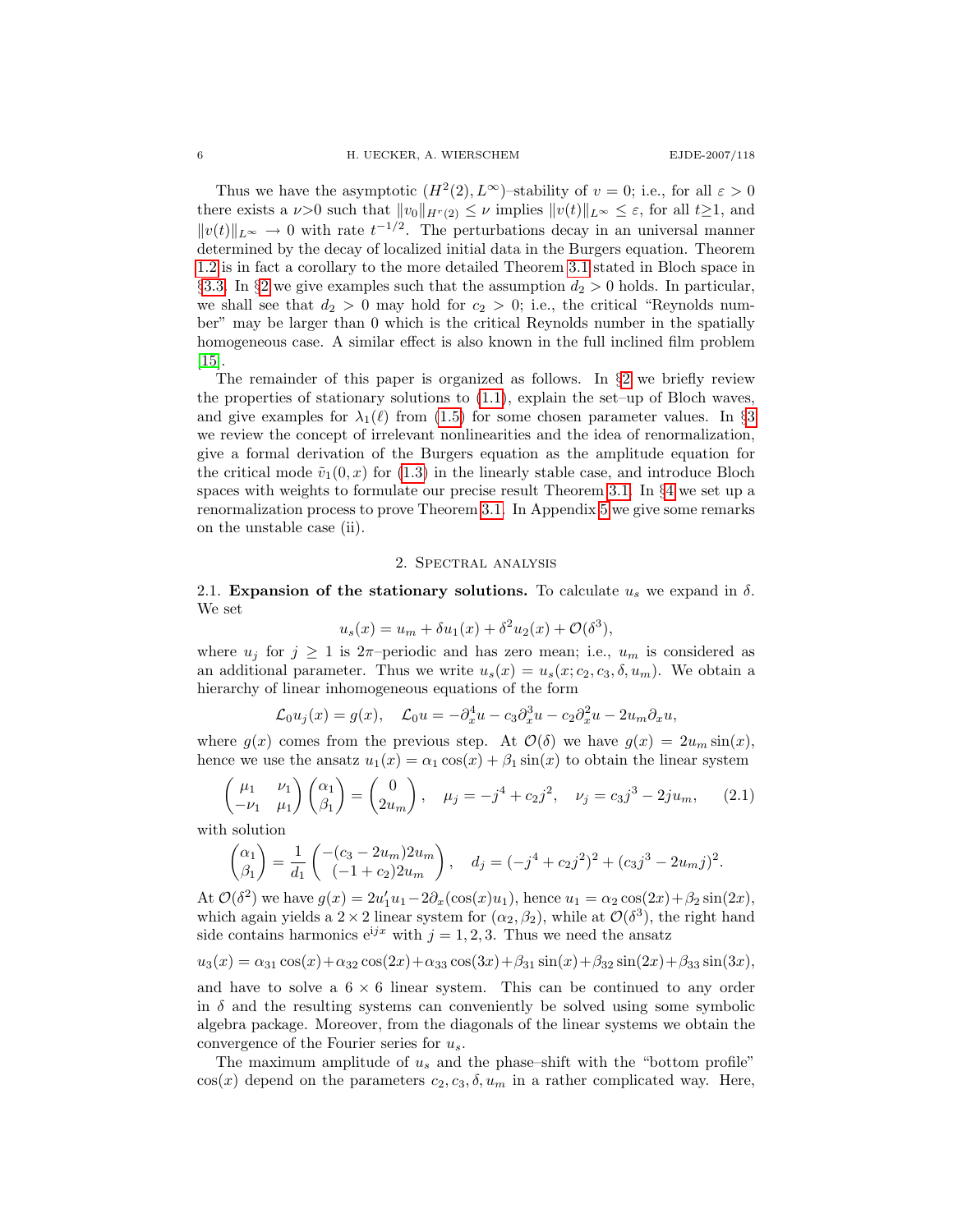instead of giving explicit formulas we plot some solutions  $u_s$  in fig[.2](#page-7-1) on page [8,](#page-7-1) together with eigenvalue curves for the associated linearizations.

2.2. Bloch wave analysis. To calculate the spectrum of the linearization  $\mathcal L$  of  $(1.1)$  around  $u_s$  we use the Bloch wave transform. The basic idea is to write

$$
v(x) = \int_{\mathbb{R}} e^{ikx} \hat{v}(k) dk
$$
  
= 
$$
\sum_{j \in \mathbb{Z}} \int_{-1/2+j}^{1/2+j} e^{ikx} \hat{v}(k) dk
$$
  
= 
$$
\int_{-1/2}^{1/2} \sum_{j \in \mathbb{Z}} e^{i(\ell+j)x} \hat{v}(\ell+j) d\ell
$$
  
= 
$$
\int_{-1/2}^{1/2} e^{i\ell x} \tilde{v}(\ell, x) d\ell =: (\mathcal{J}^{-1}\tilde{v})(x)
$$
 (2.2)

where  $\tilde{v}(\ell, x) = (\mathcal{J}v)(\ell, x) = \sum_{j \in \mathbb{Z}} e^{ijx} \hat{v}(\ell + j)$ . By construction we have

<span id="page-6-0"></span>
$$
\tilde{v}(\ell, x) = \tilde{v}(\ell, x + 2\pi) \quad \text{and} \quad \tilde{v}(\ell, x) = \tilde{v}(\ell + 1, x)e^{ix}.
$$
 (2.3)

Bloch transform is an isomorphism between  $H<sup>s</sup>(\mathbb{R}, \mathbb{C})$  and  $L<sup>2</sup>((-1/2, 1/2], H<sup>s</sup>(\mathcal{T}_{2\pi}))$ [\[7\]](#page-17-7), where

$$
\|\tilde{v}\|_{L^2((-1/2,1/2],H^s(\mathcal{T}_{2\pi}))}=\Big(\int_{-1/2}^{1/2}\|\tilde{v}(\ell,\cdot)\|_{H^s(\mathcal{T}_{2\pi})}^2d\ell\Big)^{1/2}.
$$

Multiplication  $u(x)v(x)$  in x-space corresponds in Bloch space to the "convolution"

$$
(\tilde{u} * \tilde{v})(\ell, x) = \int_{-1/2}^{1/2} \tilde{u}(\ell - m, x)\tilde{v}(m, x) dm,
$$
\n(2.4)

where [\(2.3\)](#page-6-0) has to be used for  $|\ell - m| > 1/2$ . However, if  $\chi : \mathbb{R} \to \mathbb{R}$  is  $2\pi$  periodic, then  $\mathcal{J}(\chi u)(\ell, x) = \chi(x)(\mathcal{J} u)(\ell, x).$ 

In Bloch space the linear eigenvalue problem for  $\mathcal{L}(x)$  thus becomes

$$
\lambda(\ell)\tilde{v}(\ell,x) \stackrel{!}{=} \tilde{\mathcal{L}}(\ell,x)\tilde{v}(\ell,x) := e^{-i\ell x} \left[ \mathcal{L}(x)e^{i\ell x}\tilde{v}(\ell,x) \right]
$$
  
\n
$$
= \left[ -(\partial_x + i\ell)^4 - c_3(\partial_x + i\ell)^3 - c_2(\partial_x + i\ell)^2 + 2\delta(\cos(x)(\partial_x + i\ell) - \sin(x)) \right] \tilde{v} - 2 \left[ u'_s(x) + u_s(x)(\partial_x + i\ell) \right] \tilde{v}
$$
\n(2.5)

over the bounded domain  $\mathcal{T}_{2\pi}$ . This yields curves of eigenvalues  $\lambda_n(\ell)$ , with  $\ell$  in  $(-1/2, 1/2)$  and  $n \in \mathbb{N}$ . To calculate  $\lambda_n(\ell)$  we let

<span id="page-6-1"></span>
$$
\tilde{v}(\ell, x) = \sum_{j \in \mathbb{Z}} b_j(\ell) e^{ijx},
$$

which yields the infinite coupled system

$$
i\delta(j+\ell)(1-2a_1)b_{j-1} + m_j(\ell)b_j + i\delta(j+\ell)(1-2\overline{a}_1)b_{j+1} + \mathcal{O}(\delta^2)b_k = \lambda(\ell)b_j, (2.6)
$$
  

$$
j, k \in \mathbb{Z}, \text{ where } m_j(\ell) = -(j+\ell)^4 + c_3i(j+\ell)^3 + c_2(j+\ell)^2 - 2iu_m(j+\ell) \text{ and}
$$
  

$$
a_1 = \frac{1}{2}(\alpha_1 - i\beta_1) \text{ from } u_s = u_m + \delta(\alpha_1 \cos(x) + \beta_1 \sin(x)) + \mathcal{O}(\delta^2). \text{ For } \delta = 0
$$
  
we have eigenvalues  $m_j(\ell)$  with  $\phi_j(\ell, x) = e^{ijx}$ . In particular,  $m_0(0) = 0$  with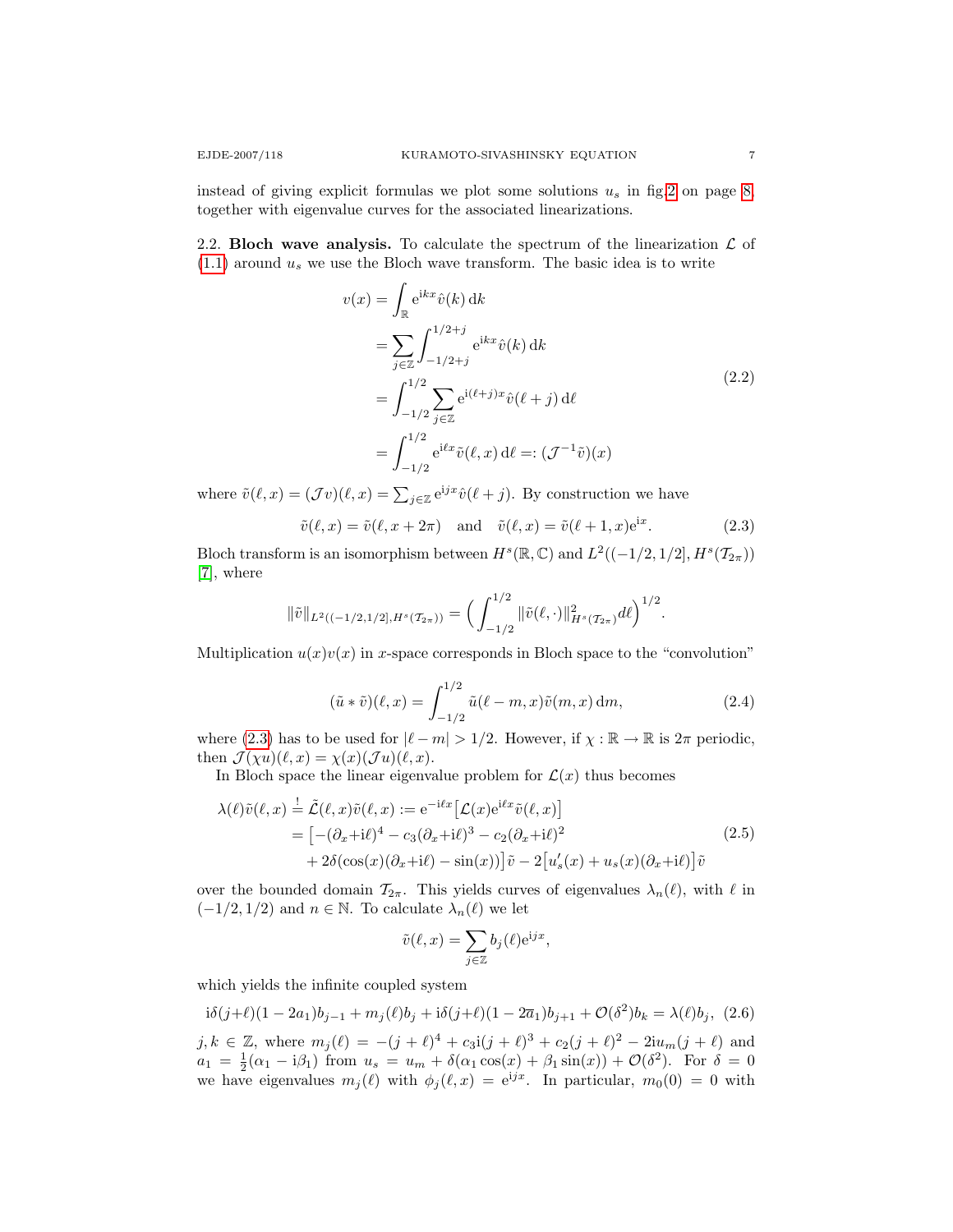$\phi_0(x) \equiv 1$ . For  $\delta > 0$ , and returning to counting  $\lambda_n(\ell)$  with  $n \in \mathbb{N}$ , we still always have  $\lambda_1(0) = 0$ , with

 $\tilde{v}_1(0,x) = \partial_{u_m} u_s(x;c_2, c_3, \delta, u_m) = 1 + \delta[b_1(0)e^{ix} + b_{-1}(0)e^{-ix}] + \mathcal{O}(\delta^2)$  $(2.7)$ 

To order  $\delta^2$  the eigenvalue problem [\(2.6\)](#page-6-1) yields

<span id="page-7-2"></span>
$$
\det(A(\ell) - \lambda(\ell)) = 0 \tag{2.8}
$$

with

$$
A = \begin{pmatrix} m_{-1}(\ell) & i\delta(\ell-1)(1-2\overline{a}_1) & 0 \\ i\delta\ell(1-2a_1) & m_0(\ell) & i\delta\ell(1-2\overline{a}_1) \\ 0 & i\delta(1+\ell)(1-2a_1) & m_1(\ell) \end{pmatrix}.
$$

The truncated eigenvalue problem [\(2.8\)](#page-7-2) can again be solved explicitly using some algebra package, but as mentioned above, instead of giving the explicit formulas, in fig. [2](#page-7-1) we plot  $u_s$  and  $\lambda_1(\ell)$  for some parameters values.



<span id="page-7-1"></span>FIGURE 2. Left: parametric dependence of stationary solutions  $u_s(x; c_2, c_3, \delta, u_m)$  on  $c_2$  for  $(c_3, \delta, u_m) = (0, 0.5, 1)$ . Top down at  $x = 0: c_2 = 0.5, 0, -0.5, \text{ and } \partial_{u_m} u_s(x; 0, 0, 0.5, 1)$  (dotted curve). Right: Re  $\lambda_1(\ell)$  as obtained from [\(2.8\)](#page-7-2) for  $(\delta, u_m) = (0.5, 1)$ ; left to right at Re  $\lambda = -0.00125$ :  $c_2 = -0.5, 0, 0.1, 0.2,$  and Re  $m_0(\ell)$ for  $(u_m, c_2, c_3) = (1, 0.1, 0)$  (dotted curve);  $u_s(\cdot, 0.1, 0.5, 1)$  is still spectrally stable, while clearly in the homogeneous case ( $\delta = 0$ ) we have  $u_s \equiv u_m$  unstable for  $c_2 > 0$ . The imaginary part of  $\lambda_1(\ell)$ only depends very weakly on  $c_2$  and  $\delta$  and is given by Im  $\lambda_1(\ell) =$  $-2u_m\ell - \mathrm{id}_3\ell^3 + \mathcal{O}(\ell^5)$  with  $d_3 = -c_3 + \mathcal{O}(\delta)$ .

### <span id="page-7-3"></span>3. Nonlinear analysis in Bloch wave space

<span id="page-7-4"></span><span id="page-7-0"></span>3.1. The idea of renormalization. To explain the idea of irrelevant nonlinearities and the renormalization group we consider

$$
\partial_t v = \partial_x^2 v - \partial_x (v^2) + \alpha h(v), \quad v|_{t=1} = v_0, \quad h(v) = v^{p_1} (\partial_x v)^{p_2}, \tag{3.1}
$$

with  $p_1+2p_2 \ge 4$ . For  $\alpha=0$  we know that  $||v(t,x) - t^{-1/2}f_z(x/t^{1/2})||_{L^{\infty}} = \mathcal{O}(t^{-1})$ as  $t \to \infty$  with  $\ln(1+z) = -\int v_0 dx$ . To show a similar behaviour for  $\alpha \neq 0$  we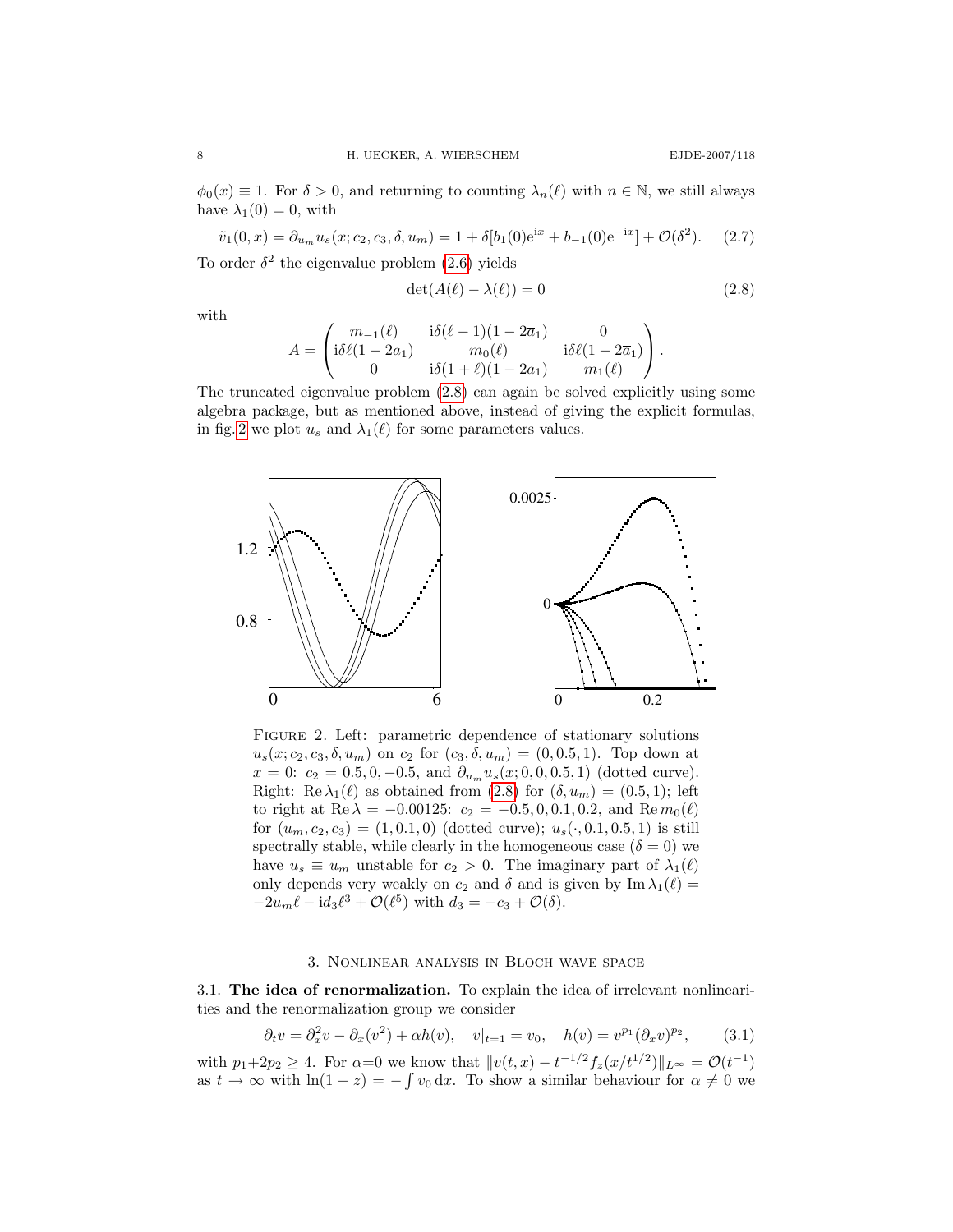may use the renormalization group. These calculations are well documented in the literature, but we briefly repeat them here as the template for treating [\(1.3\)](#page-2-1).

For  $L > 0$  we define the rescaling operators  $\mathcal{R}_L$  with  $\mathcal{R}_L v(x) = v(Lx)$ , and for  $L > 1$  chosen sufficiently large we let

<span id="page-8-5"></span><span id="page-8-4"></span><span id="page-8-1"></span>
$$
v_n(\tau,\xi) := L^n v(L^{2n}\tau, L^n \xi) = L^n \mathcal{R}_{L^n} v(L^{2n}\tau, \xi).
$$
 (3.2)

Then  $v_n$  satisfies

$$
\partial_{\tau}v_n = \partial_{\xi}^2 v_n + \partial_{\xi}(v_n^2) + \alpha h_n(v_n) \quad \text{with} \quad h_n(v_n) = L^{(3-p_1-2p_2)n} v_n^{p_1} \partial_{\xi}(v_n^{p_2}), \quad (3.3)
$$

and solving [\(3.1\)](#page-7-3) for  $t \in [1,\infty)$  is equivalent to iterating

solve (3.3) on 
$$
\tau \in [L^{-2}, 1]
$$
 with initial data  $v_n(L^{-2}, \xi) = L\mathcal{R}_L v_{n-1}(1, \xi) \in X$ , (3.4)

where X is a suitable Banach space. For  $p_1 + 2p_2 \geq 4$  the term  $h_n$  in [\(3.3\)](#page-8-1) formally goes to zero. Thus, in the limit  $n \to \infty$  we recover the Burgers equation for  $v_n$ , goes to zero. Thus, in the limit  $n \to \infty$  we recover the Burgers equation for  $v_n$ ,<br>with family of exact solutions  $\{v_z(\tau,\xi) = \tau^{-1/2} f_z(\xi/\sqrt{t}) : z > -1\}$ . In particular, these solutions are fixed points of the renormalization map  $v(1/L^2,.) \mapsto Lv(1,L)$ where  $v$  solves the Burgers equation.

It turns out that this line of fixed points is attractive in suitable spaces  $X$ , for instance  $X = H^2(2)$ , cf. the definition on p.5. Moreover, this also holds for the flow of the perturbed Burgers equation. For more details concerning problems of type  $(3.1)$  we refer to  $[2, 12]$  $[2, 12]$ . However, two observations are most important:  $(a)$ In  $(3.3)$  we see that derivatives in x, corresponding to factors ik in Fourier space according to  $\mathcal{F}(\partial_x u)(k) = ik\hat{u}(k)$ , give additional factors  $L^{-1}$  in the rescaling; (b) The diffusive spreading in x space corresponds to concentration at  $k = 0$  in Fourier space according to  $\mathcal{F}(L\mathcal{R}_L u)(k) = \hat{u}(k/L)$ . Therefore, only the parabolic shape of the spectrum  $\lambda(k) = -k^2$  of the operator  $\partial_x^2$  locally near  $k = 0$  is relevant, as well as only the local behaviour of the nonlinearity near  $k = 0$ . For [\(1.1\)](#page-1-0) Fourier analysis has to be replaced by Bloch wave analysis, where similar ideas apply: a factor  $i\ell$ corresponds to a derivative in  $x$ , and spreading in  $x$  corresponds to localization at  $\ell = 0$ . This is made rigorous in Lemma [4.2](#page-12-0) below.

<span id="page-8-3"></span>3.2. Formal derivation of the Burgers equation. In order to (formally) derive the Burgers equation as the amplitude equation for the critical mode  $\tilde{v}_1(0, x)$  for [\(1.3\)](#page-2-1) in the linearly stable case – and in order to later justify this and rigorously prove Theorem  $1.2$  – we consider  $(1.3)$  in Bloch space, i.e.

$$
\partial_t \tilde{v}(t,\ell,x) = \tilde{\mathcal{L}}(l,x)\tilde{v}(t,\ell,x) + N(\tilde{v}(t))(\ell,x), \tag{3.5}
$$

with

$$
N(\tilde{v}(t))(\ell, x) = \mathcal{J}(-\partial_x v^2(t))(\ell, x) = -(\partial_x + \mathrm{i}l)(\tilde{v}(t) * \tilde{v}(t))(\ell, x).
$$

To motivate the next transform we recall that the curve  $\lambda_1(\ell) = -id_1\ell - d_2\ell^2 + \mathcal{O}(\ell^3)$ with critical mode  $\tilde{v}_1(\ell, \cdot)$  corresponds to  $\partial_t v = (-d_1 \partial_x + d_2 \partial_x^2)v$ ; i.e., the linear diffusion equation in the comoving frame  $y = x - d_1t$ . Thus, it is tempting to simply go into this comoving frame in [\(1.3\)](#page-2-1). However, this would give a space and time periodic operator  $\mathcal{L}(y + d_1t)$  in [\(1.3\)](#page-2-1) which would make the subsequent analysis more complicated. Instead we introduce

<span id="page-8-0"></span>
$$
\tilde{u}(t,\ell,x) = e^{i\ell d_1 t} \tilde{v}(t,\ell,x)
$$
\n(3.6)

which fulfills

<span id="page-8-2"></span>
$$
\partial_t \tilde{u}(t,\ell,x) = \tilde{\mathcal{M}}(l,x)\tilde{v}(t,\ell,x) + N(\tilde{v}(t))(\ell,x), \quad \tilde{\mathcal{M}}(l,x) = \tilde{\mathcal{L}}(l,x) + \mathrm{id}_1\ell. \tag{3.7}
$$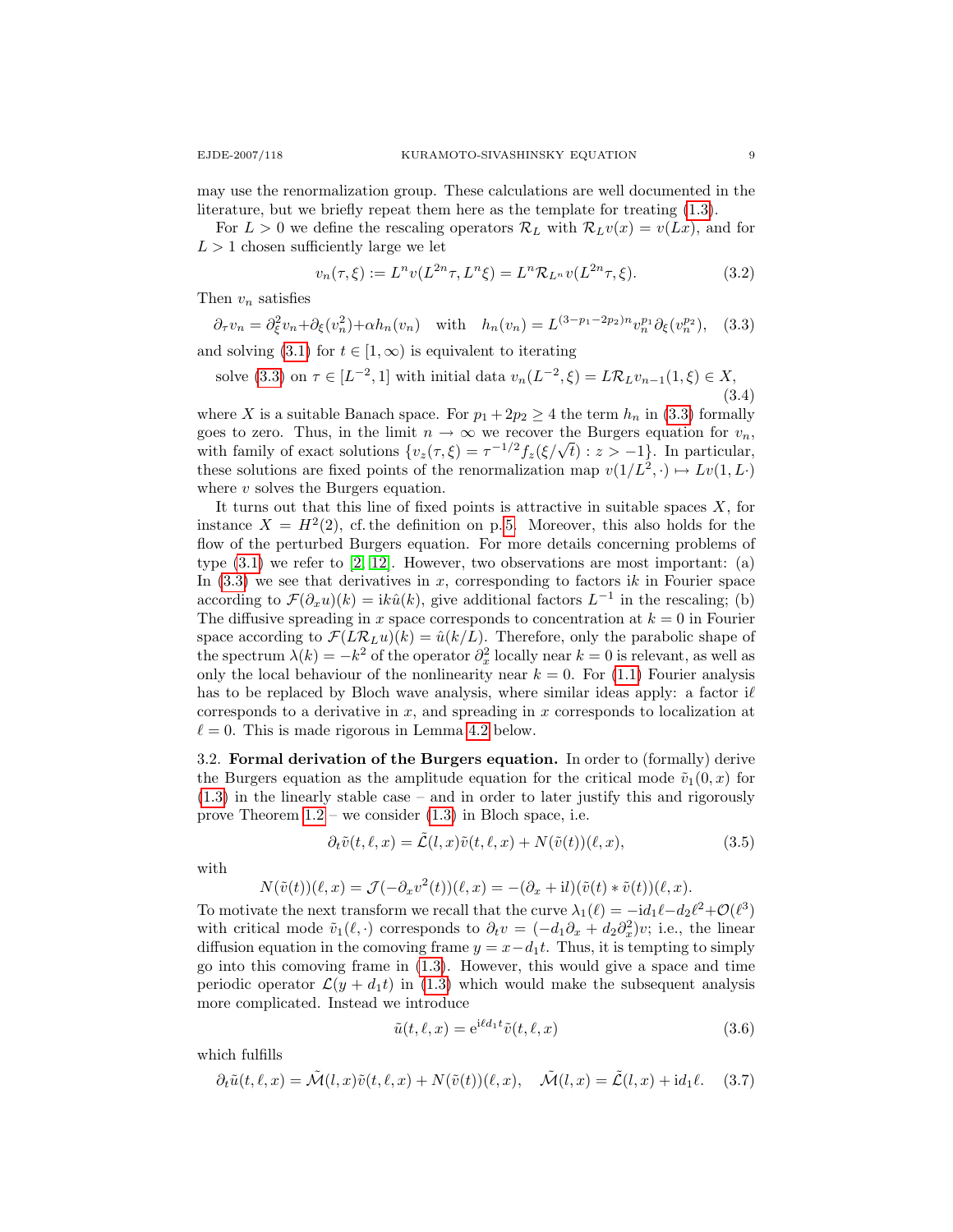Clearly,  $\tilde{\mathcal{M}}$  has the same eigenfunctions  $\tilde{v}_i$  as  $\tilde{\mathcal{L}}$  with eigenvalues  $\mu_i(\ell) = \lambda_i(\ell) + id_1\ell$ . In particular

$$
\mu_1(\ell) = -d_2\ell^2 + \mathcal{O}(\ell^3).
$$

In general,  $(3.6)$  does not correspond to a simple transform in x-space. However, if  $\tilde{u}$  has the special form  $\tilde{u}(t, \ell, x) = \tilde{\alpha}(t, l)g(x)$  then

$$
v(t,x) = \int_{\mathcal{T}_{2\pi}} e^{i\ell(x-d_1t)} \tilde{\alpha}(t,\ell) g(x) d\ell = \alpha(t,x-d_1t) g(x),
$$

which we will exploit to prove Theorem [1.2.](#page-4-2)

Next we introduce mode filters to extract the critical mode  $\tilde{v}_1(\cdot,\cdot)$  from  $\tilde{u}$ . Let  $\rho > 0$  be sufficiently small such that  $\mu_1(\ell)$  is isolated from the rest of the spectrum of  $\mathcal{L}(\ell, \partial_x)$  for  $|\ell| \leq \rho$ , and let  $\chi : \mathbb{R} \to \mathbb{R}$  be a smooth cut-off function with  $\chi(\ell) = 1$ for  $|\ell| \leq \rho/2$  and  $\chi(\ell) = 0$  for  $|\ell| > \rho$ . Then define

<span id="page-9-1"></span>
$$
\tilde{E}_c(\ell)\tilde{v}(\ell,x) = \chi(\ell)\langle \tilde{v}(\ell,\cdot),\tilde{u}_1(\ell,\cdot)\rangle \tilde{v}_1(\ell,x).
$$

Here  $\langle v, w \rangle = \int_{\mathcal{T}_{2\pi}} v(x) \overline{w}(x) dx$ , and  $\tilde{u}_1$  is the critical eigenfunction of the  $L^2(\mathcal{T}_{2\pi})$ adjoint operator

$$
\tilde{\mathcal{M}}^*(\ell, x) = -(\partial_x + i\ell)^4 + c_3(\partial_x + i\ell)^3 - c_2(\partial_x + i\ell)^2 - 2(\partial_x + i\ell)(\delta \cos(x)\tilde{u} - u_s\tilde{u}) - id_1\ell,
$$
\n(3.8)

normalized such that  $\langle \tilde{v}_1(\ell), \tilde{u}_1(\ell) \rangle = 1$ . Let  $\tilde{E}_s = \text{Id} - \tilde{E}_c$ . Moreover, define auxiliary mode filters  $\tilde{E}_c^h(\ell)\tilde{u}(\ell,x) = \chi(2\ell)\langle \tilde{u}(\ell,\cdot), \tilde{u}_1(\ell,\cdot)\rangle \tilde{v}_1(\ell,x)$  and  $\tilde{E}_s^h(\ell)\tilde{u}(\ell,x) =$  $\tilde{v}(\ell, x) - \chi(\ell/2) \langle \tilde{u}(\ell, \cdot), \tilde{u}_1(\ell, \cdot) \rangle \tilde{v}_1(\ell, x)$ . Thus  $\tilde{E}_c^h \tilde{E}_c = \tilde{E}_c$  and  $\tilde{E}_s^h \tilde{E}_s = \tilde{E}_s$ , which will be used to substitute for missing projection properties of  $\tilde{E}_c$  and  $\tilde{E}_s$ . Finally, define the scalar mode filter  $\tilde{E}_c^*$  by  $\tilde{E}_c(\ell)\tilde{u}(\ell, x) = (\tilde{E}_c^*(\ell)\tilde{u}(\ell, \cdot))\tilde{v}_1(\ell, x)$ .

Thus, if  $(\tilde{\alpha}, \tilde{u}_s)$  satisfies

<span id="page-9-0"></span>
$$
\partial_t \tilde{\alpha}(t,\ell) = \mu_1(\ell) \tilde{\alpha}(t,\ell) + \tilde{E}_c^* N(\tilde{v}(t))(\ell),
$$
  

$$
\partial_t \tilde{u}_s(t,\ell,x) = \tilde{\mathcal{M}}_s \tilde{v}(t,\ell,x) + \tilde{E}_s N(\tilde{v}(t))(\ell,x),
$$
 (3.9)

then  $\tilde{u}(t, \ell, x) = \tilde{v}_c(t, \ell, x) + \tilde{u}_s(t, \ell, x)$  satisfies equation [\(3.7\)](#page-8-2), where  $\tilde{u}_c(t, \ell, x) =$  $\tilde{\alpha}(t, \ell)\tilde{v}_1(\ell, x)$ . The idea of this splitting is that  $\tilde{u}_s$  is linearly exponentially damped. Thus we may expect that the dynamics of [\(3.7\)](#page-8-2) and hence of [\(1.3\)](#page-2-1) are dominated by the dynamics of  $\tilde{\alpha}$ . This will be made rigorous in §[4.](#page-11-1) Here we first formally derive the Burgers equation for  $\tilde{\alpha}$ , ignoring  $\tilde{u}_s$ . Then the nonlinearity in [\(3.9\)](#page-9-0) is given by (suppressing  $t$  for now)

$$
\tilde{E}_c^* N(\tilde{u}_c)(\ell)
$$
\n
$$
= -\chi(\ell) \int_{\mathcal{T}_{2\pi}} (\partial_x + i\ell) \int_{-1/2}^{1/2} \tilde{\alpha}(\ell - m) \tilde{v}_1(\ell - m, x) \tilde{\alpha}(m) \tilde{v}_1(m, x) dm \, \tilde{\bar{u}}_1(\ell, x) dx
$$
\n
$$
= \int_{-1/2}^{1/2} K(\ell, \ell - m, m) \tilde{\alpha}(\ell - m) \tilde{\alpha}(m) dm
$$

with

$$
K(\ell, \ell - m, m) = \chi(\ell) \int_0^{2\pi} \tilde{v}_1(\ell - m, x) \tilde{v}_1(m, x) (\mathrm{i} \ell \overline{\tilde{u}}_1(\ell, x) + \partial_x \overline{\tilde{u}}_1(\ell, x)) \, \mathrm{d}x. \tag{3.10}
$$

Automatically we have  $K(0, 0, 0)$ . This is due to the following abstract argument [\[8,](#page-17-10) [9,](#page-17-11) [10\]](#page-17-12). If we consider [\(1.3\)](#page-2-1) over  $\mathcal{T}_{2\pi}$ , then there exists a one dimensional center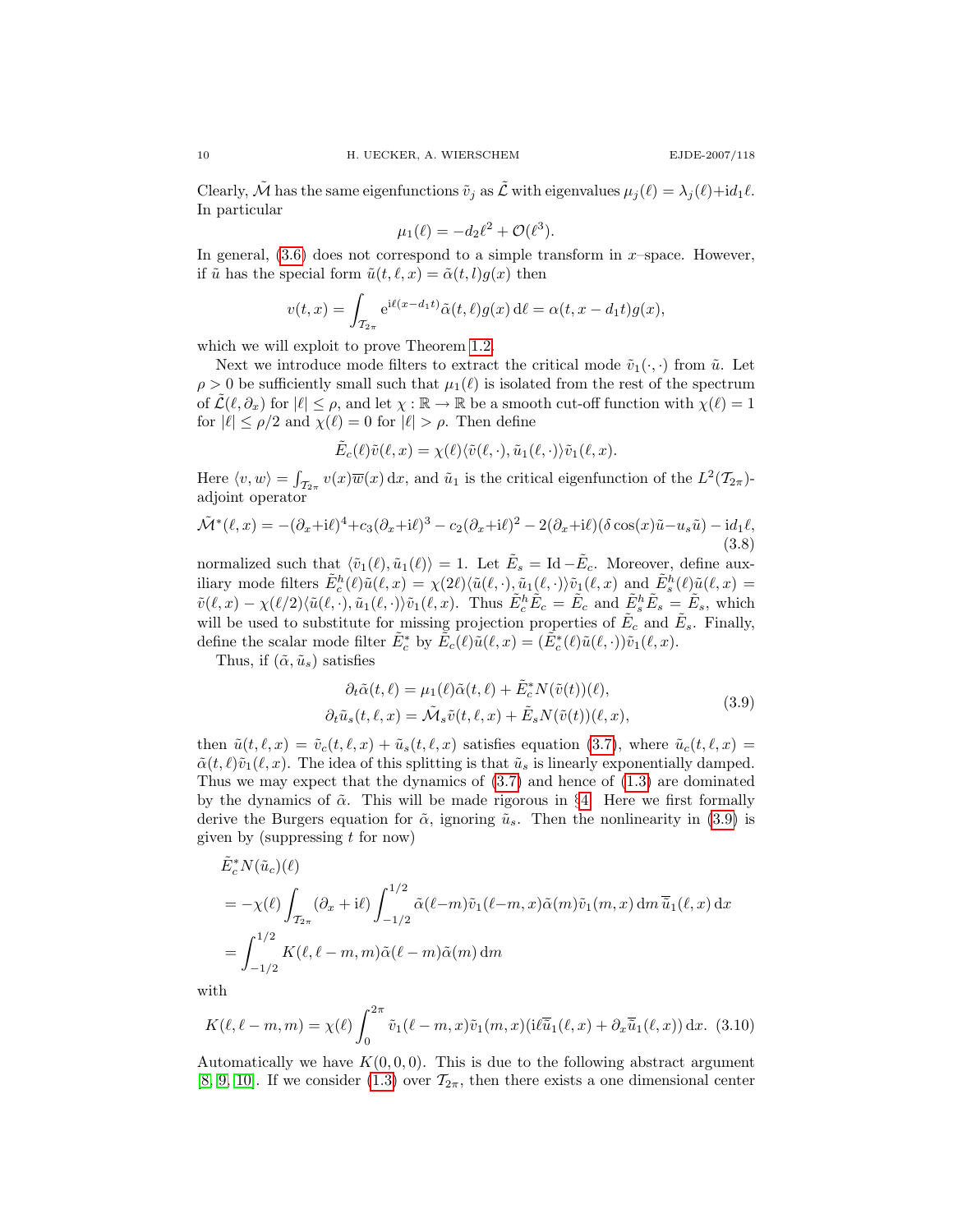manifold  $W_c = \{v(x) = \gamma \tilde{v}_1(0, x) + h(\gamma)(x) : \gamma \in (-\gamma_0, \gamma_0)\}\)$ , and the flow on  $W_c$  is given by the reduced equation

$$
\frac{\mathrm{d}}{\mathrm{d}t}\gamma = P_c\big[\mathcal{M}(\gamma\tilde{v}_1 + h(\gamma)) + N(\gamma\tilde{v}_1 + h(\gamma))\big] = \langle -\partial_x(\tilde{v}_1^2), w_1 \rangle \gamma^2 + \text{h.o.t.},
$$

where h.o.t. denotes higher order terms and the projection  $P_c$  is  $\tilde{E}^*_c(0)$ . However,  $\mathcal{W}_c$ coincides with the one-dimensional family of stationary solutions  ${u_s(\cdot, c_2, \delta, m)}$ :  $m \approx u_m$ , hence  $\frac{d}{dt}\gamma=0$  and the projection vanishes. Alternatively, we can inspect [\(3.8\)](#page-9-1) to see that  $\tilde{u}_1(0, x) \equiv const$ , which implies  $K(0, 0, 0)$  as well.

We expand  $K(\ell, \ell-m, m) = \partial_1 K(\mathbf{0})\ell + \partial_2 K(\mathbf{0})(\ell-m) + \partial_3 K(\mathbf{0})m + \mathcal{O}((\ell+m)^2).$ Ignoring for now the  $\mathcal{O}((\ell + m)^2)$  terms we obtain

$$
\tilde{E}_c^* N(\tilde{u}_c)(\ell) = \chi(\ell) \mathrm{i} b \ell(\tilde{\alpha}^{*2})(\ell)
$$

with

$$
b = -i\left(\partial_1 K(0) + \frac{1}{2}\partial_2 K(0) + \frac{1}{2}\partial_3 K(0)\right)
$$
  
\n
$$
= -i\left(\int_{\mathcal{T}_{2\pi}} \tilde{v}_1^2(0, x)(-\mathrm{i}\overline{\tilde{u}}_1(0, x) + \partial_\ell \partial_x \overline{\tilde{u}}(0, x)) + (\partial_\ell \tilde{v}_1(0, x))\tilde{v}_1(0, x)\partial_x \overline{\tilde{u}}_1(0, x) dx\right)
$$
  
\n
$$
= -1 + \mathcal{O}(\delta^2) \in \mathrm{i}\mathbb{R},
$$
\n(3.11)

where we used the facts that  $\tilde{v}_1(0, x) = 1 + \mathcal{O}(\delta) \in \mathbb{R}$ , that  $\tilde{u}_1(0, x) = 1/2\pi$  due to the normalization  $\langle \tilde{v}_1(0, \cdot), \tilde{u}_1(0, \cdot)\rangle = 1$ , and that  $i\partial_\ell \tilde{u}_1(0, x) \in \mathbb{R}$ , see [\(3.8\)](#page-9-1).

The result of these calculations (ignoring  $\tilde{u}_s$  and the  $\mathcal{O}((l+m)^2)$  terms in  $K(\ell, \ell (m, m)$ ) is that  $\tilde{\alpha}$  fulfills

$$
\partial_t \tilde{\alpha}(t,\ell) = \mu_1(\ell) \tilde{\alpha}(t,\ell) + i b \ell \tilde{\alpha}^{*2}(t,\ell), \tag{3.12}
$$

Motivated by §[3.1](#page-7-4) we may for now also discard the  $\mathcal{O}(\ell^3)$  terms in  $\mu_1(\ell)$  to see that  $\alpha(t, x) = (\mathcal{J}^{-1}\tilde{\alpha}(t))(x)$  fulfills the Burgers equation

$$
\partial_t \alpha = d_2 \partial_x^2 \alpha + b \partial_x (\alpha^2).
$$

In a nutshell, this, combined with §[3.1,](#page-7-4) explains why the "comoving frame Burgers" profile"  $t^{-1/2} f_z((x-d_1t)/\sqrt{t}) \tilde{v}_1(0,x)$  gives the lowest order asymptotics for [\(1.3\)](#page-2-1).

<span id="page-10-0"></span>3.3. The result in Bloch wave space. To make the formal calculations from §[3.2](#page-8-3) rigorous and thus prove Theorem [1.2](#page-4-2) we need scaled Bloch spaces with regularity and weights. We first collect a number of definitions and basic properties. Let  $\rho(\ell) = (1 + |\ell|^2)^{1/2}$ . For  $L > 1$  and  $m, n, b \ge 0$  define

$$
\mathcal{B}_L(n,m,b) := \{ \tilde{v} \in H^n((-L/2, L/2), H^m(\mathcal{T}_{2\pi}) : \|\tilde{v}\|_{\mathcal{B}_L(n,m,b)} < \infty \},
$$
  

$$
\|\tilde{v}\|_{\mathcal{B}_L(n,m,b)}^2 = \sum_{\alpha \le n} \sum_{\beta \le m} \|(\partial_{\ell}^{\alpha} \partial_x^{\beta} \tilde{v}) \rho^b\|_{L^2((-L/2, L/2), L^2(\mathcal{T}_{2\pi}))}^2.
$$

Let  $\mathcal{B}(n, m, b) := \mathcal{B}_1(n, m, b)$ . Based on Parseval's identity we have that  $\mathcal{J}$  is an isomorphism between  $H^m(n)$  and  $\mathcal{B}(n, m, b)$ , with arbitrary  $b \geq 0$ , see, e.g., [\[9,](#page-17-11) Lemma 5.4]. Indeed, for fixed  $L > 0$  the weight  $\rho$  is irrelevant since due to the bounded wave number domain all norms  $\|\cdot\|_{\mathcal{B}_L(n,m,b_1)}$  and  $\|\cdot\|_{\mathcal{B}_L(n,m,b_2)}$  are equivalent, but the constants depend on  $b_1$ ,  $b_2$  and  $\overline{L}$ , see [\(4.7\)](#page-12-1), which will be crucial in our analysis. Next we define the scaling operators

$$
\mathcal{R}_{1/L} : \mathcal{B}(n,m,b) \to \mathcal{B}_L(n,m,b), \quad \mathcal{R}_{1/L} \tilde{v}(\ell,x) = \tilde{v}(\ell/L,x).
$$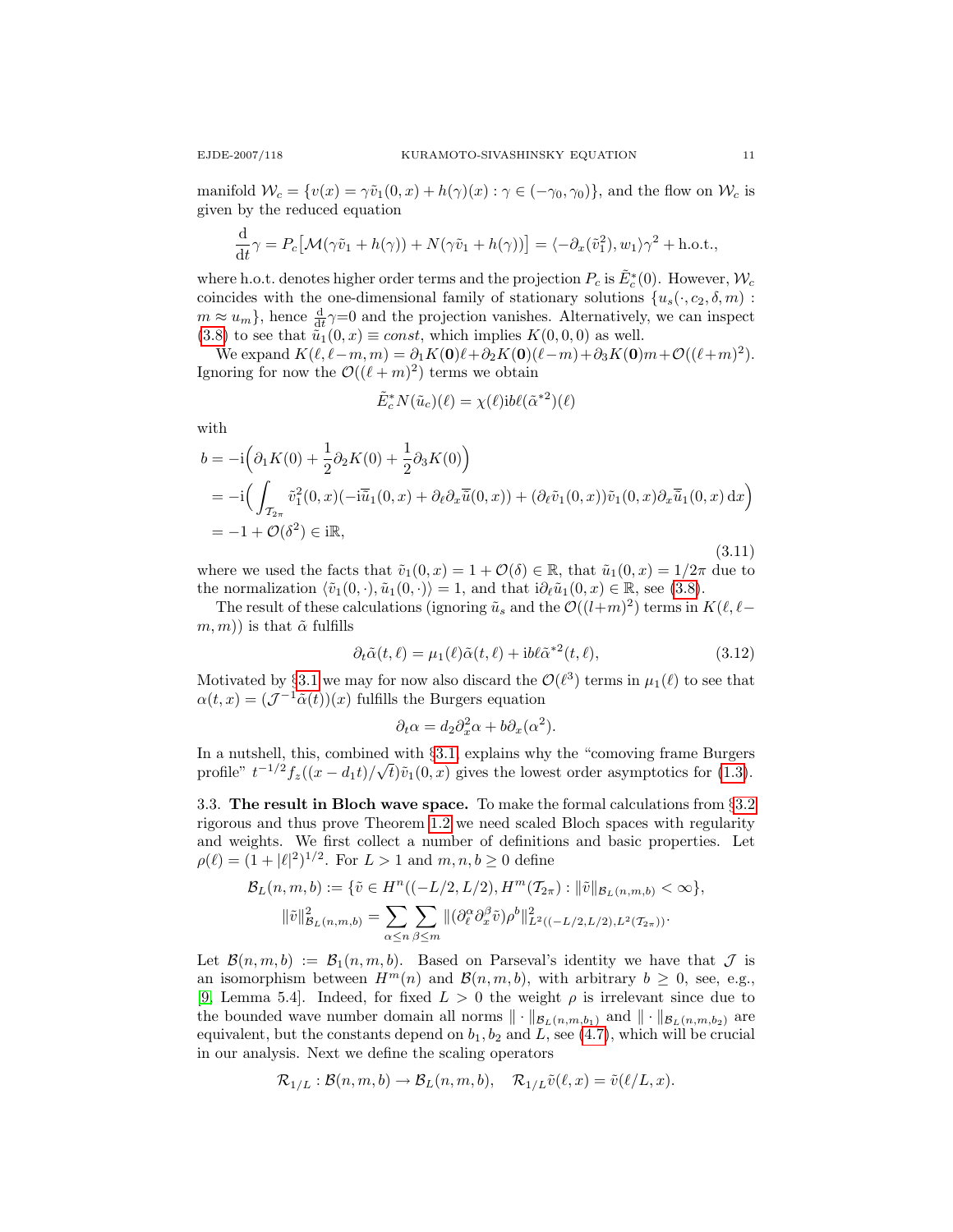Only  $\ell$  is rescaled, and x is not, and as in  $(3.6)$  this in general does not correspond to a simple rescaling in  $x$ –space. In Bloch space our main result now reads as follows.

<span id="page-11-0"></span>**Theorem 3.1.** Assume that the parameters  $c_2, c_3, u_m \in \mathbb{R}$  and  $\delta > 0$  sufficiently small are chosen in such a way that  $d_2 > 0$  in the expansion [\(1.5\)](#page-3-2) and that  $\text{Re }\lambda_n(\ell) < 0$  for all  $n \in \mathbb{N}$  and all  $\ell \in [-1/2, 1/2)$ , except for  $\lambda_1(0) = 0$ . Let  $p \in (0, 1/2)$ . There exist  $C_1, C_2 > 0$  such that the following holds. If  $||v_0||_{H^2(2)} \le$  $C_1$ , then

<span id="page-11-2"></span>
$$
\left\| (\ell, x) \mapsto \left[ \tilde{v}(t, \ell/\sqrt{t}, x) - e^{i\ell d_1 t} \tilde{f}_z(\cdot) \tilde{v}_1(0, x) \right] \right\|_{\mathcal{B}_{\sqrt{t}}(2,2,2)} \le C_2 t^{-1/2 + p}, \qquad (3.13)
$$

with  $d_1 = 2u_m + \mathcal{O}(\delta)$  from [\(1.5\)](#page-3-2),  $\tilde{f}_z(\ell) = \mathcal{F}(f_z)(\ell)$ , where  $f_z(y) = \frac{\sqrt{d_2}}{b}$  $z \operatorname{erf}'(y)$  $1+z \operatorname{erf}(y)$ from [\(1.8\)](#page-4-0) with  $z = \frac{b}{d_2} \int_{\mathbb{R}} v_0(x) dx$ .

Before proving this theorem we translate [\(3.13\)](#page-11-2) back into x-space. In  $L^{\infty}(\mathbb{R})$  we have

$$
v(t,x) = \int_{-1/2}^{1/2} \exp(i\ell x) \tilde{v}(t,\ell,x) d\ell = \int_{-1/2}^{1/2} \exp(i\ell (x-d_1 t)) \tilde{u}(t,\ell,x) d\ell
$$
  
=  $t^{-1/2} \int_{-\sqrt{t}/2}^{\sqrt{t}/2} \exp(i\ell t^{-1/2} (x-d_1 t)) \tilde{u}(t, t^{-1/2} \ell, x) d\ell$   
=  $t^{-1/2} \int_{-\sqrt{t}/2}^{\sqrt{t}/2} \exp(i\ell t^{-1/2} (x-d_1 t)) \tilde{f}_z(\ell) d\ell \tilde{v}_1(0,x) + \mathcal{O}(t^{-1+p/2})$   
=  $t^{-1/2} f_z(t^{-1/2} (x-d_1 t)) \tilde{v}_1(0,x) + \mathcal{O}(t^{-1+p/2}).$ 

This proves Theorem [1.2.](#page-4-2)

# <span id="page-11-3"></span>4. Proof of Theorem [3.1](#page-11-0)

<span id="page-11-1"></span>4.1. The rescaled systems. To prove Theorem [3.1](#page-11-0) we now start with the system [\(3.9\)](#page-9-0). Similar to [\(3.2\)](#page-8-4) we introduce scaled variables

$$
\alpha_n(\tau,\kappa) = \mathcal{R}_{L^{-n}}\tilde{\alpha}(L^{2n}\tau,\kappa) \quad \text{and} \quad w_n(\tau,\kappa,x) = L^{n(1-p)}\mathcal{R}_{L^{-n}}\tilde{u}_s(L^{2n}\tau,\kappa,x). \tag{4.1}
$$

Here we "blow up"  $w_n$  since by this we can more directly control the terms involving  $w_n$  in the equation for  $\alpha_n$ , see Lemma [4.3](#page-12-2) below. We obtain

$$
\partial_{\tau}\alpha_n(t,\kappa) = L^{2n}\mu_1(\kappa/L^n)\alpha_n(\tau,\kappa) + L^{2n}N_n^c(\alpha_n, w_n),
$$
  

$$
\partial_{\tau}w_n(\tau,\kappa,x) = L^{2n}\tilde{\mathcal{M}}_n^sw_n + L^{(3-p)n}N_n^s(\alpha_n, w_n),
$$
 (4.2)

where  $\tilde{\mathcal{M}}_n^s = L^{2n} \mathcal{R}_L^{-n} \tilde{\mathcal{M}}_s \mathcal{R}_{L^n}$  and

$$
N_n^c(\alpha_n, w_n)(\kappa, x) = \mathcal{R}_{L^{-n}} \tilde{E}_c N\left( (\mathcal{R}_{L^n} \alpha_n) \tilde{v}_1(\kappa, x) + L^{-n(1-p)} \mathcal{R}_{L^n} w_n \right),
$$
  
\n
$$
N_n^s(\alpha_n, w_n)(\kappa, x) = \mathcal{R}_{L^{-n}} \tilde{E}_s N\left( (\mathcal{R}_{L^n} \alpha_n) \tilde{v}_1(\kappa, x) + L^{-n(1-p)} \mathcal{R}_{L^n} w_n \right).
$$
\n(4.3)

Similar to [\(3.4\)](#page-8-5), we consider the following iteration:

<span id="page-11-4"></span>solve [\(4.2\)](#page-11-3) on  $\tau \in [L^{-2}, 1]$  with initial data

$$
\begin{pmatrix} \alpha_n \\ w_n \end{pmatrix} (L^{-2}, \kappa, \xi) = \mathcal{R}_{1/L} \begin{pmatrix} \alpha_{n-1} \\ L^{1-p} w_{n-1} \end{pmatrix} (1, \kappa, \xi). \tag{4.4}
$$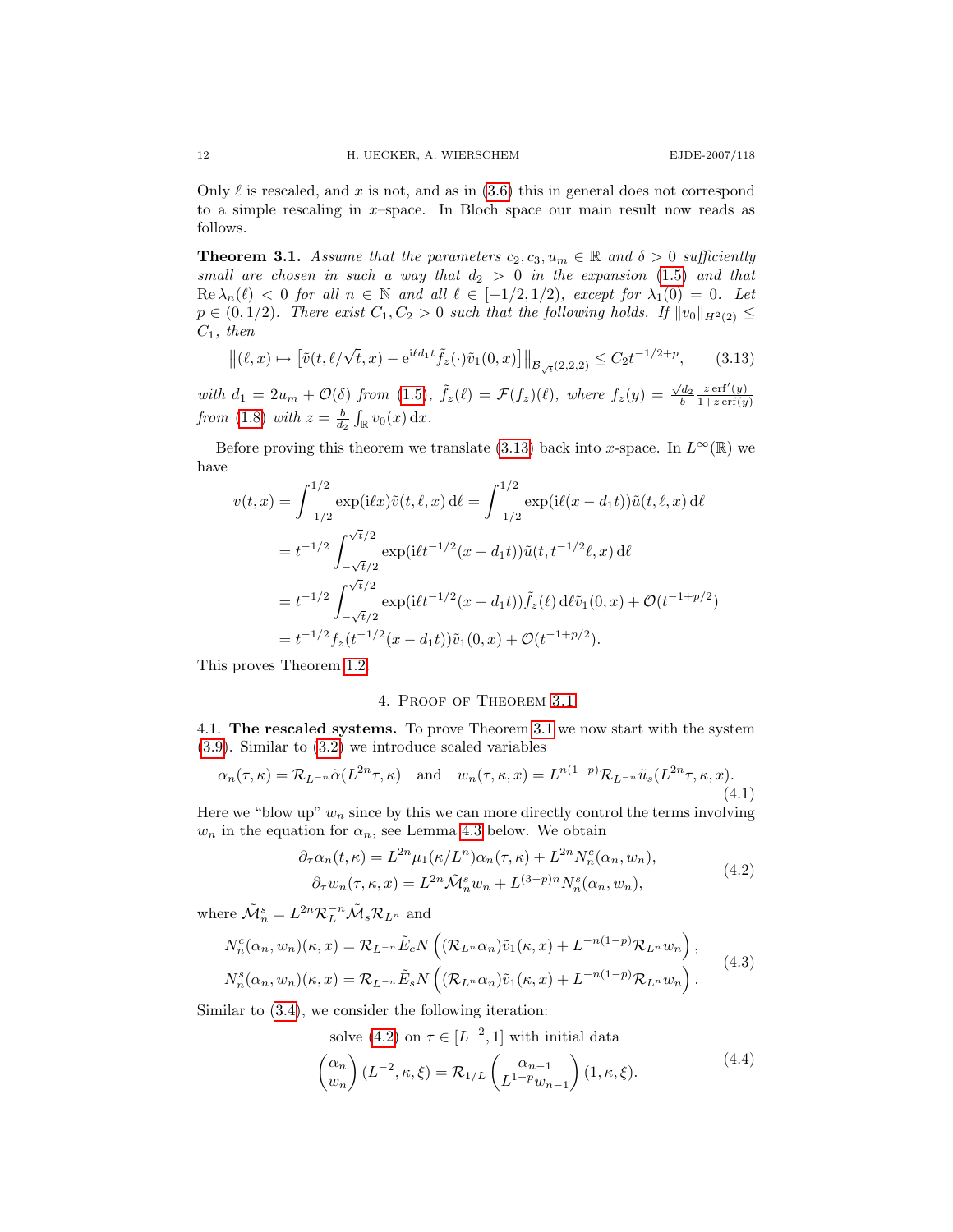As phase space for [\(4.2\)](#page-11-3) we choose  $\mathcal{X}_n \times \mathcal{X}_n$  with  $\mathcal{X}_n = \mathcal{B}_{L^n}(2,2,2)$ , where for  $\alpha_n$  we can identify  $\mathcal{X}_n$  with the Fourier space  $H^2(2)$  since  $\alpha_n$  is independent of x. Moreover, supp  $\alpha_n \subset \{|\ell| \le L^n \rho\}$ . To treat [\(4.4\)](#page-11-4) we note a number of estimates.

<span id="page-12-8"></span>**Lemma 4.1.** For  $b_2 \geq b_1 \geq 0$  there exists a  $C > 0$  such that in the critical part we have

<span id="page-12-3"></span>
$$
\|e^{L^{2n}\mu_1(\cdot/L^n)(\tau-\tau')}a_n\|_{B_{L^n}(2,2,b_1)} \leq C(\tau-\tau')^{(b_1-b_2)/2} \|\alpha_n\|_{B_{L^n}(2,2,b_1)}.\tag{4.5}
$$

<span id="page-12-4"></span>The stable part is linearly exponentially damped; i.e., there exists a  $\gamma_0 > 0$  such that

$$
\|e^{L^{2n}\tilde{\mathcal{M}}_n^s(\tau-\tau')}w_n\|_{\mathcal{B}_{L^n}(k,b,b)} \leq Ce^{-\gamma_0 L^{2n}(\tau-\tau')}(\tau-\tau')^{-1/2}\|w_n\|_{\mathcal{B}_{L^n}(k,b-1,b-1)}.\tag{4.6}
$$

*Proof.* Inequality [\(4.5\)](#page-12-3) follows from the locally parabolic shape of  $L^{2n}\mu_1(\kappa/L^n)$  =  $-d_2\kappa^2+\mathcal{O}(\kappa/L^n)$  near  $\kappa=0$ . Inequality [\(4.6\)](#page-12-4) follows from Re  $\sigma(\tilde{M}_s)\leq -\gamma_0$ . In fact,  $\tilde{M}_s$  is a 4<sup>th</sup> order operator and therefore has better smoothing properties than stated in  $(4.6)$ , but this estimate is sufficient in the following.

Next we note

<span id="page-12-1"></span>
$$
\|\mathcal{R}_{1/L}\tilde{v}\|_{\mathcal{B}_L(2,2,b)} \leq CL^{b+1/2} \|\tilde{v}\|_{\mathcal{B}(2,2,b)},\tag{4.7}
$$

and, for  $\tilde{u}, \tilde{v} \in \mathcal{B}_L(n, m, 0)$  with  $n, m \geq 1/2$  and  $\ell \in (-L/2, L/2)$ ,

$$
\mathcal{R}_{1/L}(\mathcal{R}_L \tilde{u} * \mathcal{R}_L \tilde{v})(\ell, x)
$$
  
=  $\int_{-1/2}^{1/2} \tilde{u}(\ell - Lm, x)v(Lm, x) dm$   
=  $L^{-1} \int_{-L/2}^{L/2} \tilde{u}(\ell - m, x) \tilde{v}(m, x) dm =: L^{-1}(\tilde{u} *_{L} \tilde{v})(\ell, x),$ 

which will be used to express the rescaled nonlinear terms. Henceforth we will drop the subscript  $\iota$  in  $\ast_L$ . To estimate the nonlinearity  $\partial_x(v^2)$  in Bloch space we need to exploit the derivative using the following Lemma [\[8,](#page-17-10) Lemma 14].

<span id="page-12-0"></span>**Lemma 4.2.** Let  $\tilde{K} \in C_b^2([-1/2, 1/2)^2, H^2(\mathcal{T}_{2\pi}))$  with

$$
\|\tilde{K}(\kappa-\ell,\ell)\|_{H^2(\mathcal{T}_{2\pi})} \leq C(|\kappa-\ell|+|\ell|)^{\gamma}.
$$

Then

$$
(\tilde{v}, \tilde{u}) \mapsto (\mathcal{M}_{1/L} K)(\tilde{v}, \tilde{u})(\kappa) := \int (\mathcal{R}_{1/L} \tilde{K}(\kappa - \ell, \ell, x)) \tilde{v}(\kappa, x) \tilde{u}(\kappa - \ell, x) d\ell
$$

defines a bilinear mapping  $(\mathcal{M}_{1/L}K) : \mathcal{B}_L(2,2,2) \times \mathcal{B}_L(2,2,2) \to \mathcal{B}_L(2,2,2)$ . There exists a  $C > 0$  such that for all  $L > 1$  we have

$$
\|(\mathcal{M}_{1/L}K)(\tilde{v},\tilde{u})\|_{\mathcal{B}_L(2,2,2-\gamma)} \leq CL^{-\min\{\gamma,1\}} \|\tilde{v}\|_{\mathcal{B}_L(2,2,2)} \|\tilde{u}\|_{\mathcal{B}_L(2,2,2)}.
$$

<span id="page-12-2"></span>**Lemma 4.3.** For  $p \in (0, 1/2)$  there exists a  $C > 0$  such that for all  $(\alpha_n, w_n) \in X_n$ we have  $L^{2n} N_n^c(\alpha_n, w_n) = s_1 + s_2 + s_3 + s_4$  with  $s_1(\kappa) = ib \kappa \alpha_n^{*2}(\kappa)$  and

<span id="page-12-5"></span>
$$
||s_2||_{B_{L^n}(2,2,2p)} \leq CL^{-n(1-2p)} ||\alpha_n||_{\mathcal{X}_n}^2,
$$
\n(4.8)

$$
||s_3||_{B_{L^n}(2,2,1)} \leq CL^{-n(1-p)} ||\alpha_n||_{\mathcal{X}_n} ||w_n||_{\mathcal{X}_n},
$$
\n(4.9)

<span id="page-12-7"></span><span id="page-12-6"></span>
$$
||s_4||_{B_{L^n}(2,2,1)} \leq CL^{-2n(1-p)} ||w_n||_{\mathcal{X}_n}^2.
$$
\n(4.10)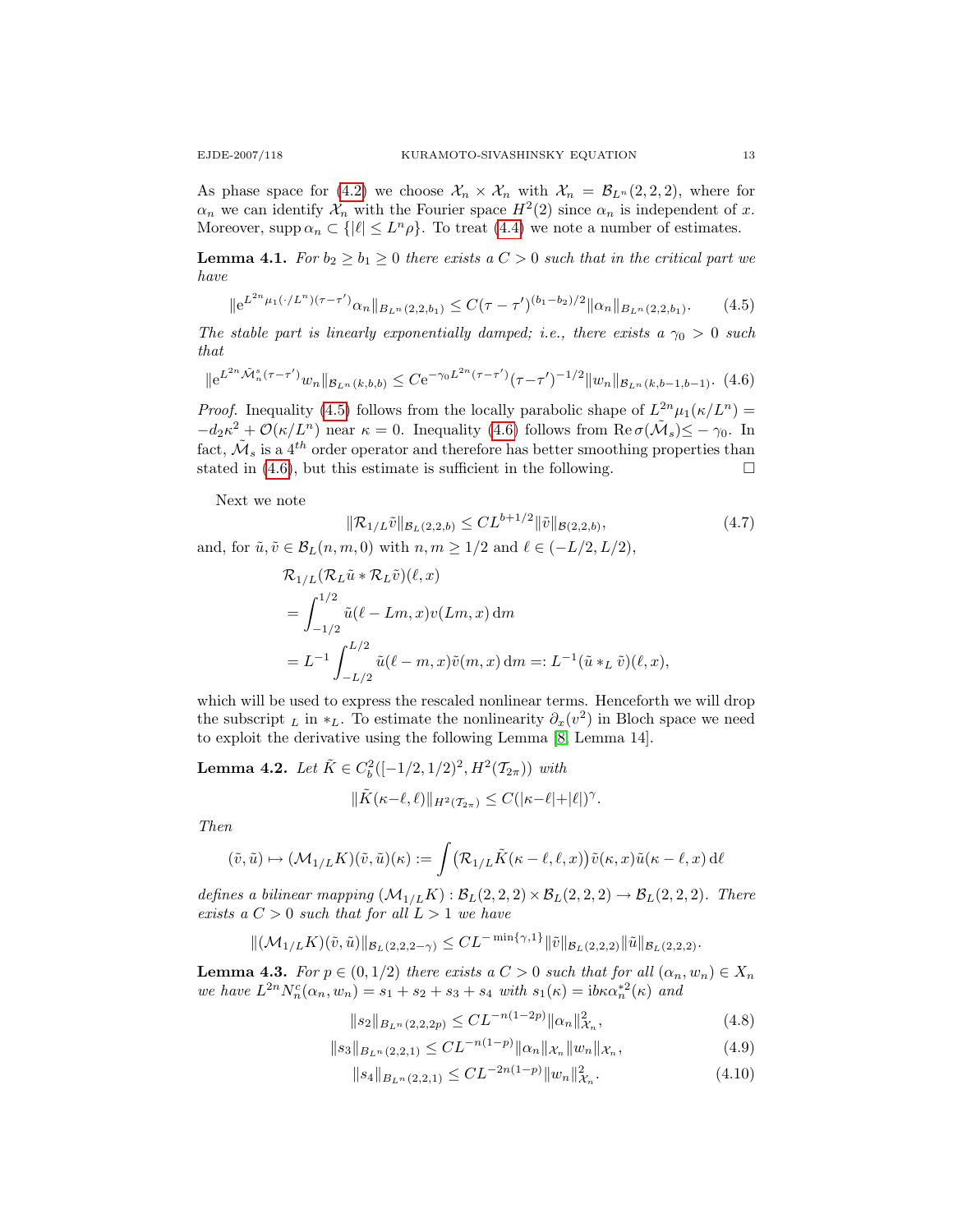Moreover,

<span id="page-13-1"></span><span id="page-13-0"></span>
$$
L^{(3-p)n} \| N_n^s(\alpha_n, w_n) \|_{\mathcal{B}_{L^n}(2,1,1)}
$$
  
\n
$$
\leq C \left( L^{(1-p)n} \| \alpha_n \|_{\mathcal{X}_n}^2 + \| \alpha_n \|_{\mathcal{X}_n} \| w_n \|_{\mathcal{X}_n} + L^{-(1-p)n} \| w_n \|_{\mathcal{X}_n}^2 \right).
$$
\n(4.11)

Proof. Explicitly we have

$$
L^{2n}N_n^c(\kappa) = L^{2n}\chi\left(\frac{\kappa}{L^{2n}}\right) \int_{x \in \mathcal{T}_{2n}} \Big( \int_{m=-1/2}^{1/2} (\partial_x + \frac{\mathrm{i}\kappa}{L^n}) \Pi(\kappa, m, x) \, \mathrm{d}m \Big) \overline{\tilde{u}}_1\left(\frac{\kappa}{L^n}, x\right) \mathrm{d}x,\tag{4.12}
$$

with

$$
\Pi(\kappa, m, x) = \left(\alpha_n (\kappa - L^n m) \tilde{v}_1(\frac{\kappa}{L^n} - m, x) + L^{-n(1-p)n} w_n (\kappa - L^n m)\right) \times \left(\alpha_n (L^n m) \tilde{v}_1(m, x) + L^{-n(1-p)n} w_n (L^n m)\right).
$$

Thus, substituting  $L^n m \to m$  in [\(4.12\)](#page-13-0) yields  $L^{2n} N_n^c(\kappa) = s_1 + s_2 + s_3 + s_4$  with

$$
s_1 + s_2 = L^n \int_{-L^n/2}^{L^n/2} K\left(\frac{\kappa}{L^n}, \frac{\kappa - m}{L^n}, \frac{m}{L^n}\right) \alpha_n(\kappa - m) \alpha_n(m) \, dm
$$
  
= 
$$
i b \kappa \alpha_n^{*2} + L^n \int_{-L^n/2}^{L^n/2} (\mathcal{R}_{L^{-n}} M(\kappa, m)) \alpha_n(\kappa - m) \alpha_n(m) \, dm,
$$

where  $M \in C^2$  with  $M(\ell, m) \leq C((\ell + m)^\gamma)$  with  $1 < \gamma \leq 2$ . Now using Lemma [4.2](#page-12-0) with  $\gamma = 2 - 2p$  we obtain [\(4.8\)](#page-12-5).

Similarly,

 $w_n(\tau)$ 

$$
||s_3(\kappa)||_{\mathcal{B}_{L^n}(2,2,1)}
$$
  
=  $L^n L^{-n(1-p)} || \chi(\frac{\kappa}{L^n}) \langle (\partial_x + \frac{\mathrm{i}\kappa}{L^n}) (w_n *_{L^n} (e^{\mathrm{i}d_1 L^n \cdot \tau} \alpha_n \tilde{v}(\cdot/L^n))) , \tilde{u}_1(\frac{\kappa}{L^n}) \rangle ||_{\mathcal{B}_{L^n}(2,2,1)}$ 

which shows [\(4.9\)](#page-12-6) by again using that  $\partial_x \tilde{u}_1(\frac{\kappa}{L^n}) = \mathcal{O}(\frac{\kappa}{L^n})$ , and [\(4.10\)](#page-12-7) follows in the same way, as well as the estimate  $(4.11)$  in the stable part.

The terms involving  $\alpha_n$  in [\(4.11\)](#page-13-1) do not decay. However, combining (4.11) with the exponential decay of the stable semigroup we still get a local existence result for  $(4.2)$  with bounds independent of n.

<span id="page-13-2"></span>**Lemma 4.4.** There exist  $C_1, C_2 > 0$  and  $L_0 > 1$  such that for  $L > L_0$  the following holds. Let

$$
\rho_{n-1} := \left\| (\alpha_{n-1}, w_{n-1})(1) \right\|_{\mathcal{X}_{n-1}} \le C_1 L^{-5/2}.
$$
  
Then there exists a local solution  $(\alpha_n, w_n) \in C([1/L^2, 1], \mathcal{X}_n)$  of (4.2), with

$$
\sup_{\tau \in [1/L^2, 1]} \| (\alpha_n, w_n) \|_{\mathcal{X}_n} \le C_2 L^{5/2} \rho_{n-1}.
$$
\n(4.13)

Proof. The variation of constant formula for [\(4.2\)](#page-11-3) yields

$$
\alpha_n(\tau) = e^{(\tau - L^{-2})L^{2n}\mu_1(\kappa/L^n)} \mathcal{R}_{1/L} \alpha_{n-1}(1)
$$
  
+  $L^{2n} \int_{1/L^2}^{\tau} e^{(\tau - s)L^{2n}\mu_1(\kappa/L^n)} N_n^c(\alpha_n(s), w_n(s)) ds,$   
=  $e^{(\tau - L^{-2})\mathcal{M}_n^s} \mathcal{R}_{1/L} w_{n-1}(1) + L^{(3-p)n} \int_{1/L^2}^{\tau} e^{(\tau - s)\mathcal{M}_n^s} N_n^c(\alpha_n(s), w_n(s)) ds.$  (4.14)

$$
(4.15)
$$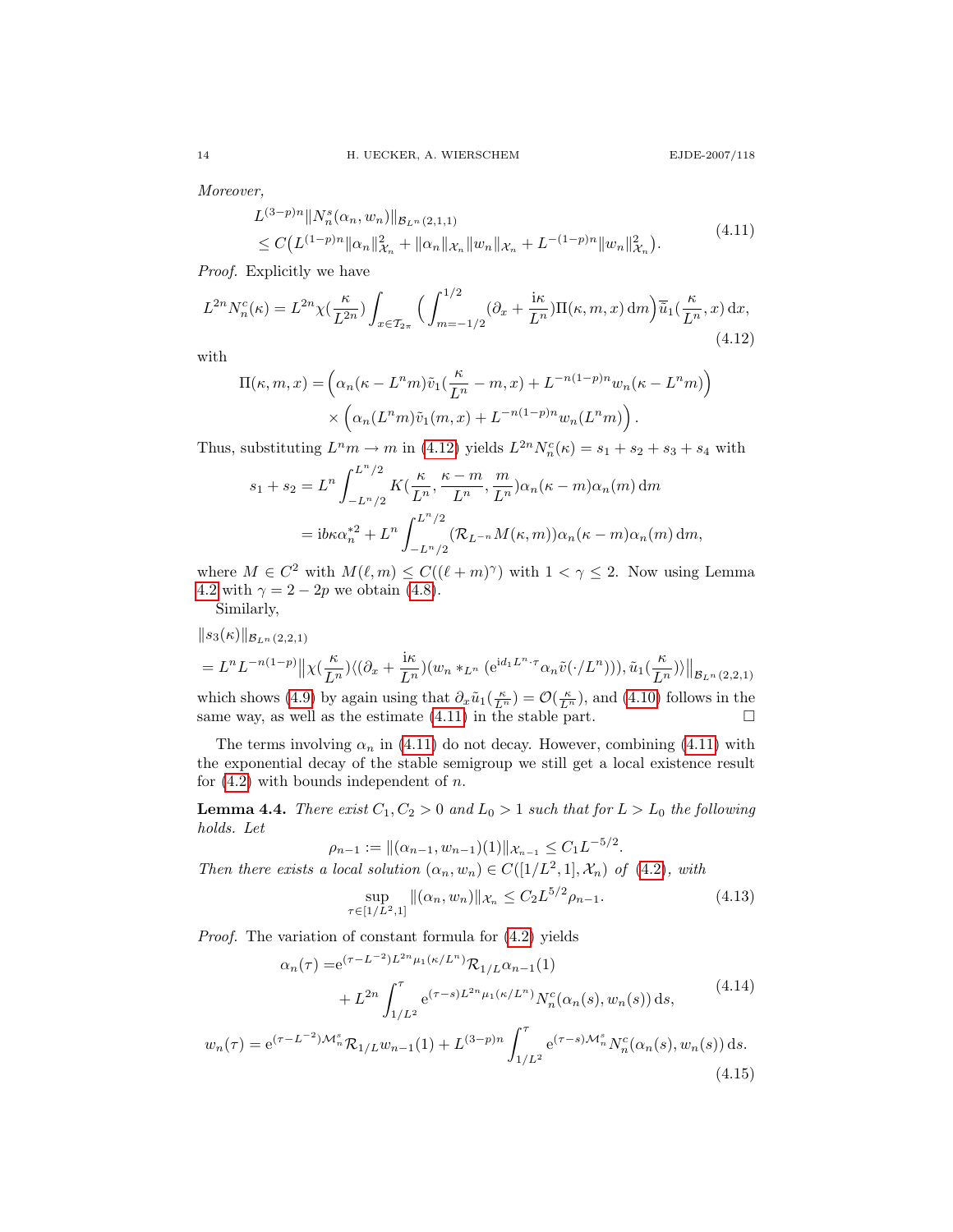Combining [\(4.7\)](#page-12-1) with Lemmas [4.1](#page-12-8) and [4.3](#page-12-2) and applying the contraction mapping theorem yields the result.

4.2. Splitting and iteration. Due to the loss of  $L^{5/2}$  in Lemma [4.4](#page-13-2) we need to refine our estimate of the solutions of [\(4.2\)](#page-11-3). Therefore let

$$
\alpha_n(\tau,\kappa) = \alpha_n^{(z)}(\tau,\kappa) + \gamma_n(\tau,\kappa) \tag{4.16}
$$

where  $\alpha_n^{(z)}(\tau,\kappa) := \chi(\kappa/L^n)\hat{v}_z(\tau,\kappa), \, \hat{v}_z(\tau,\kappa) = \hat{f}_z(\tau^{1/2}\kappa)$ , with z defined by  $\ln(z+\kappa)$  $(1) = \frac{b}{d_2} \alpha_n(1/L^2, \kappa)|_{\kappa=0}$ . Since  $N(\cdot)(\ell, x)$  in [\(3.7\)](#page-8-2) vanishes at  $\ell = 0$ , so do  $N_n^c$  and  $N_n^s$  at  $\kappa = 0$ , which corresponds to the conservation of mass by the nonlinearity  $-\partial_x(v^2)$  in [\(1.1\)](#page-1-0). Therefore  $\gamma_n(\tau,0)=0$  for all  $n \in \mathbb{N}$  and all  $\tau \in [1/L^2,1]$ . We obtain

$$
\partial_{\tau}\gamma_n = L^{2n}\mu_1(\cdot/L^n)\gamma_n + L^{2n}(N_n^c(\alpha_n, w_n) - N_n^c(\alpha_n^{(z)}, 0)) + \text{Res}_n,
$$
 (4.17)

where

$$
\text{Res}_{n} = -\partial_{\tau} \alpha_{n}^{(z)} + L^{2n} (\mu_1(\cdot/L^n) \alpha_n^{(z)} + N_n^c(\alpha_n^{(z)}, 0)).
$$

**Lemma 4.5.** Let  $|z|<1$ . There exists a  $C>0$  such that

$$
\sup_{\tau \in [L^{-2}, 1]} \| \operatorname{Res}_{n} \|_{\mathcal{X}_{n}} \leq CL^{-n} |z|.
$$

*Proof.* By construction,  $L^{2n}\mu_1(\kappa/L^n) = -d_2\kappa^2 + \mathcal{O}(\kappa^3/L^n)$  and  $L^{2n}N_n^c(\alpha_n^{(z)},0)) =$  $(\mathrm{i}b\kappa+\mathcal{O}((\kappa/L^n)^2))(\alpha_n^{(z)}*\alpha_n^{(z)})$ . Combining this with  $\partial_\tau\hat{v}_z=-d_2\ell^2\hat{v}_z+\mathrm{i}b\kappa(\hat{v}_z*\hat{v}_z)$ yields

$$
\operatorname{Res}_n = CL^{-n}(\mathcal{O}(\kappa^3)\alpha_n^{(z)} + \mathcal{O}(\kappa^2(\alpha_n^{(z)} * \alpha_n^{(z)}))
$$

which can be estimated in  $\mathcal{X}_n = \mathcal{B}_{L^n}(2, 2, 2)$  by  $CL^{-n}|z|$  since  $\hat{v}_z$  is an analytic and exponentially decaying function.

Next write

$$
\alpha_n(1,\kappa) = \alpha_n^{(z)}(1,\kappa) + g_{n,c}(\kappa), \quad w_n(1,\kappa,x) = g_{n,s}(\kappa,x).
$$

By construction  $g_{n,c}(0) = 0$ , and finally we use the contraction properties of the linear semigroup  $e^{L^{2n}\mu_1(\cdot/L^n)(1-L^2)}\mathcal{R}_{1/L}$  when acting on functions  $g(\cdot)$  with  $g(0)$  = 0, i.e.

<span id="page-14-0"></span>
$$
\|e^{L^{2n}\mu_1(\cdot/L^n)(1-L^2)}\mathcal{R}_{1/L}g\|_{\mathcal{B}_{L^n}(2,2,2)} \leq CL^{-1} \|g\|_{\mathcal{B}_{L^{n-1}}(2,2,2)}.\tag{4.18}
$$

Here we need the smoothness in  $\ell$ . Using  $g(\ell/L, x) = g(0, x) + (\ell/L)\partial_{\ell}g(\tilde{l}, x) =$  $(\ell/L)\partial_\ell g(\tilde{l},x)$  we have

<span id="page-14-2"></span><span id="page-14-1"></span>
$$
||g(\ell/L,\cdot)||_{H^2(\mathcal{T}_{2\pi})} \leq \frac{\ell}{L} ||g||_{C^1(\mathcal{T}_{L^n},H^2(\mathcal{T}_{2\pi}))} \leq C \frac{\ell}{L} ||g||_{B_{L^n}(2,2,2)},
$$

cf., e.g., [\[10,](#page-17-12) Lemma 28]. Thus, combining  $(4.5)$ ,  $(4.7)$ ,  $(4.8)$ – $(4.10)$  and  $(4.18)$  we obtain in the critical part

$$
\rho_{n,c} := \|g_{n,c}\|_{\mathcal{X}_n} \leq CL^{-1} \|g_{n-1,c}\|_{\mathcal{X}_{n-1}} + C(|z|L^{5/2}\rho_{n-1} + (L^{5/2}\rho_{n-1})^2 + L^{-n}|z|),\tag{4.19}
$$

while in the stable part we have, for  $L$  sufficiently large,

$$
\rho_{n,s} := \|g_{n,s}\|_{\mathcal{X}_n}
$$
  
\n
$$
\leq C e^{-\gamma_0 L^{2n} (1 - L^{-2})} \left[ L^{5/2} \|g_{n-1,s}\|_{\mathcal{X}_{n-1}} + L^{(1-p)n} (L^{5/2} \rho_{n-1})^2 \right]
$$
 (4.20)  
\n
$$
\leq L^{-1} \rho_{n-1}
$$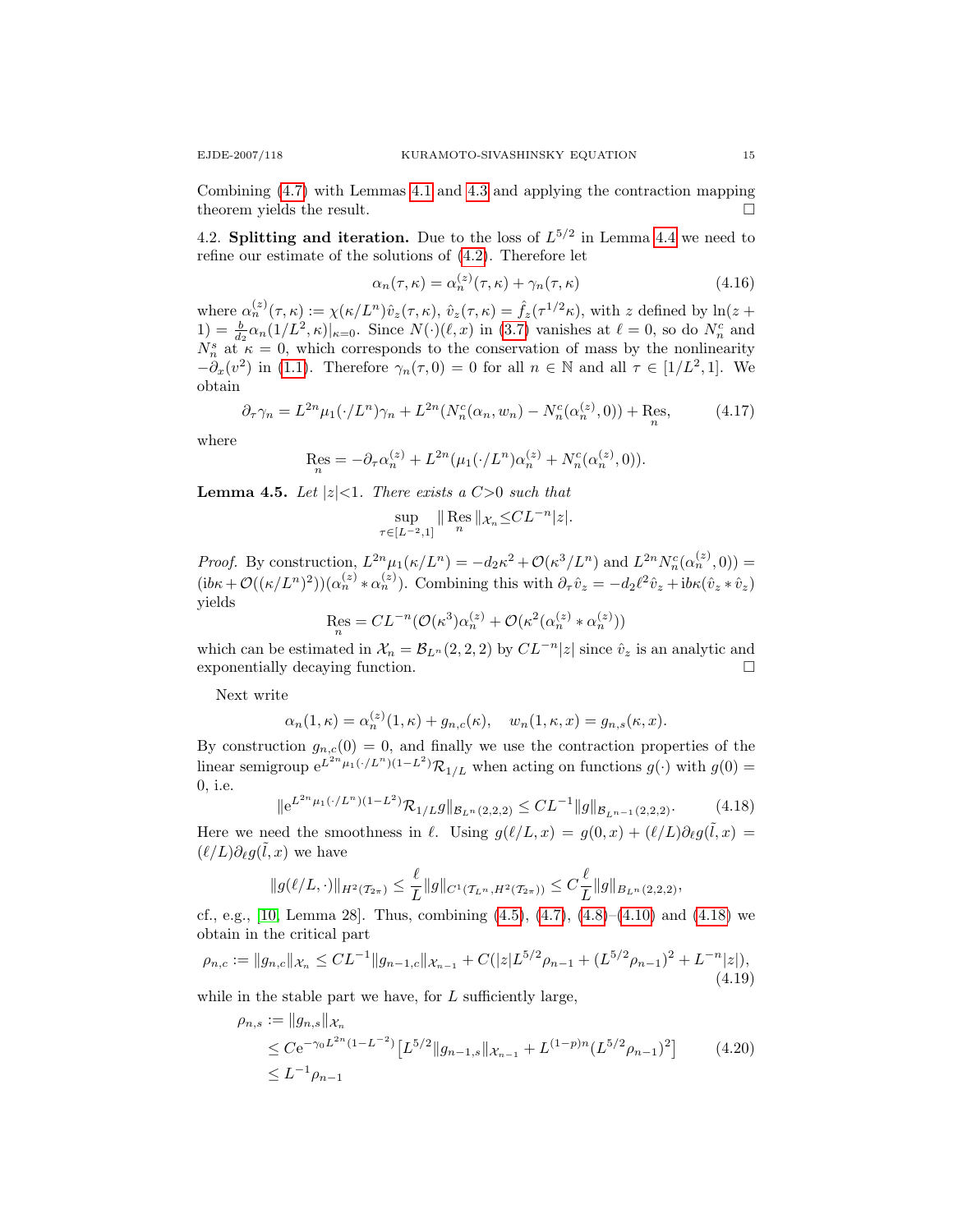Proof of Theorem [3.1.](#page-11-0) This now follows from a simple iterative argument. Let  $\rho_0 \leq L^{-m_0} =: \varepsilon$ , hence also  $|z| \leq CL^{-m_0}$ , and let  $L \geq L_0$  with  $L_0$  sufficiently large such that  $CL^{-1} \leq L^{-(1-p)}$ . Then [\(4.19\)](#page-14-1) implies  $\rho_{n,c} \leq L^{-(m_n - np)} + L^{-n(1-p)}|z|$ with

 $m_n = \min\{m_{n-1} + 1, m_0 + m_{n-1} - 5/2, 2m_{n-1} - 5\},\$ 

while [\(4.20\)](#page-14-2) yields  $\rho_{n,s} \leq L^{-n(1-p)}$ . Letting, e.g.,  $m_0 = 6$  yields  $m_1 = 7$ ,  $m_2 =$ 8,..., hence  $\rho_{n,c} \leq L^{-n(1-p)}(1+|z|)$  and  $\rho_n \leq C|z| + L^{-m_n}$ . For  $\tilde{v}_n(\kappa, x) :=$  $\tilde{v}(L^{2n}, \kappa/L^n, x)$  this yields

$$
||v_n - \alpha_n^{(z)} \mathcal{R}_{1/L^n} \tilde{v}_1||_{\mathcal{X}_n} = ||v_n(1) - \chi(\frac{1}{L^n}) \hat{f}_z(\cdot) \tilde{v}_1(\frac{1}{L^n}, \cdot) ||_{\mathcal{X}_n} \le ||g_{n,c} + L^{-n(1-p)} g_{n,s}||_{\mathcal{X}_n} \le 2L^{-n(1-p)}.
$$

This is [\(3.13\)](#page-11-2) for  $t = L^{2n}$ , and the local existence Lemma [4.4](#page-13-2) yields the result for all  $t \in [L^{2n}, L^{2(n+1)}].$ 

## 5. Remarks on the unstable case

<span id="page-15-1"></span>In the unstable case  $d_2 < 0$  in [\(1.5\)](#page-3-2) we expand  $\lambda_1(\ell)$  further to obtain

<span id="page-15-3"></span>
$$
\lambda_1(\ell) = -id_1\ell - d_2\ell^2 - id_3\ell^3 - d_4\ell^4 + \mathcal{O}(\ell^5)
$$
\n(5.1)

with  $d_3 = -c_3 + \mathcal{O}(\delta) \in \mathbb{R}$  and  $d_4 = -1 + \mathcal{O}(\delta) < 0$ . Then, with the same ansatz as in §[3.2;](#page-8-3) i.e.,

<span id="page-15-2"></span><span id="page-15-0"></span>
$$
\tilde{v}(t,\ell,x) = e^{-i\ell d_1 t} \tilde{\alpha}(t,\ell) \tilde{v}_1(\ell,x),\tag{5.2}
$$

we may formally derive the constant coefficient Kuramoto-Sivashinsky equation

$$
\partial_t \alpha = (d_2 \partial_x^2 + d_3 \partial_x^3 - d_4 \partial_x^4) \alpha - b \partial_x (\alpha^2)
$$
\n(5.3)

as the amplitude equation for the critical mode  $\tilde{v}_1(\ell, x)$ , which gives

$$
\partial_t \alpha = (-d_1 \partial_x + d_2 \partial_x^2 + d_3 \partial_x^3 - d_4 \partial_x^4) \alpha - b \partial_x (\alpha^2)
$$
\n(5.4)

as the amplitude equation in the laboratory frame. Equation  $(5.3)$  (or  $(5.4)$ ) is only slightly simpler than  $(1.1)$ , but, importantly,  $(5.3)$  is a well known (at least with  $d_3 = 0$ , much studied, generic amplitude equation for long wave instabilities; see, e.g., [\[5,](#page-17-13) [3\]](#page-17-0) and the references therein, and [\[4\]](#page-17-14) for recent progress.

However, it is not clear a priori if [\(5.3\)](#page-15-0) is a useful approximation in our problem, in contrast to the stable case, where the Burgers equation [\(1.7\)](#page-3-1) is used to "guess" the lowest order asymptotics of small localized solutions of [\(1.1\)](#page-1-0) which is then proved rigorously a posteriori. In the unstable case no such behaviour can be expected: solutions of  $(5.3)$  are  $\mathcal{O}(1)$  in general and do not decay but show complicated dynamical behaviour, see the references above, and [\[6\]](#page-17-2).

Thus, first of all, already for the formal derivation of [\(5.3\)](#page-15-0) an amplitude parameter  $\varepsilon$  should be introduced. This can be done by defining

$$
\varepsilon := \text{Re }\lambda_1(\ell_c) \quad \text{with} \quad \partial_\ell \text{Re }\lambda_1|_{\ell=\ell_c} = 0;
$$

i.e.,  $\varepsilon$  is defined as the maximum growth rate in [\(1.5\)](#page-3-2). Then the so called justification of [\(5.3\)](#page-15-0) as the amplitude equation for [\(1.1\)](#page-1-0) should be studied, namely: over what time–scales (relative to  $\varepsilon$ ) and in what spaces do solutions of [\(5.3\)](#page-15-0) via [\(5.2\)](#page-15-3) approximate solutions of [\(1.1\)](#page-1-0)? Here we refrain from this analysis, which would first require a number of assumptions on the coefficients  $c_2, c_3, \delta$  in [\(1.1\)](#page-1-0); we refer to [\[11\]](#page-17-1) and the references therein for related work in this direction.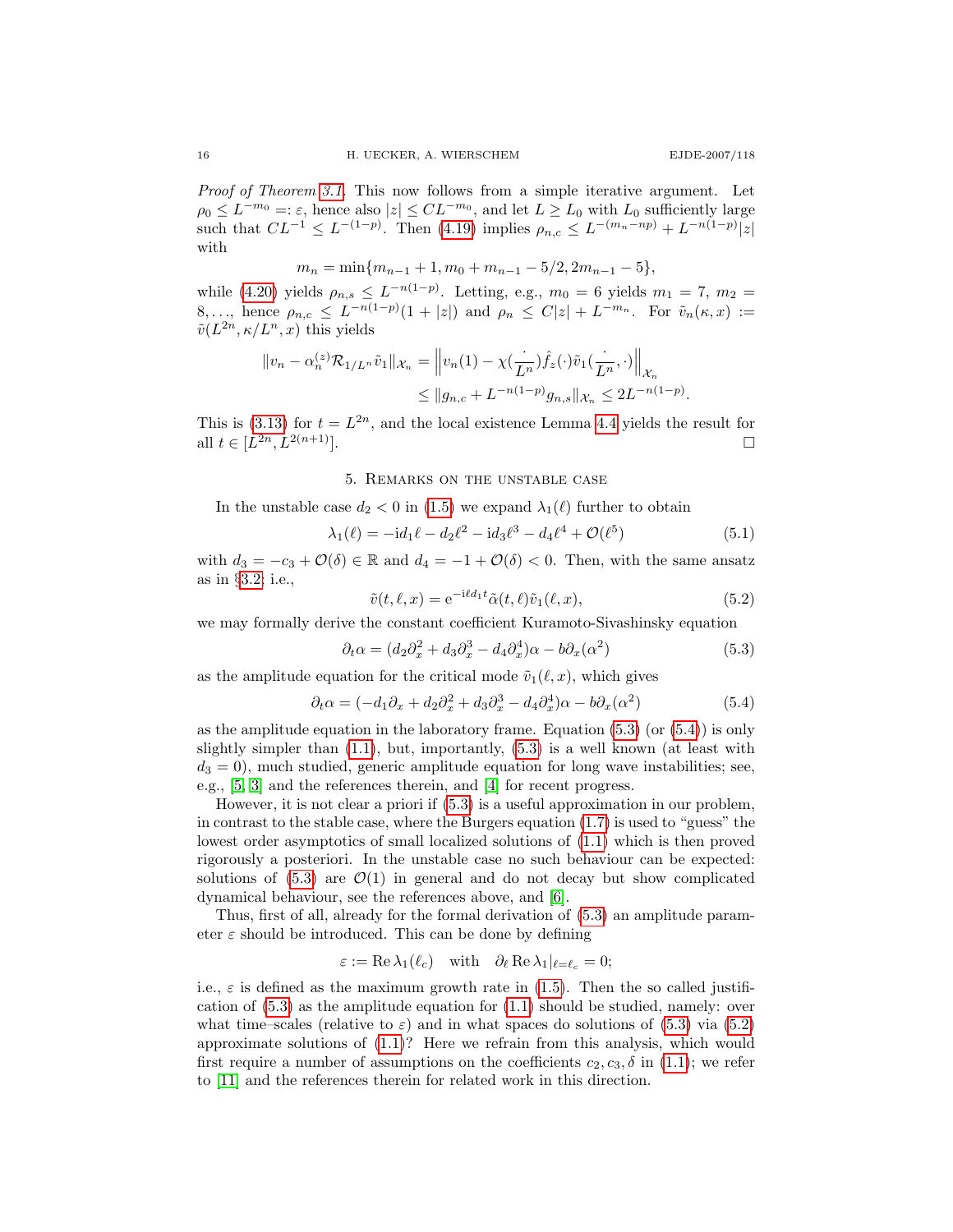Instead, here we report some numerical simulations concerning the approximation of  $(1.1)$  by  $(5.2)$  and  $(5.4)$ . The full line in Fig[.1b](#page-2-0)) shows a numerical solution to  $(1.1)$  with

<span id="page-16-0"></span>
$$
(\delta, c_2, c_3) = (0.1, -0.2, -1) \quad \text{and mass} \quad u_m = 1 \tag{5.5}
$$

domain and initial condition  $u_m$  as noted. For the perturbation analysis with parameters [\(5.5\)](#page-16-0) we numerically find that a good  $4^{th}$  order approximation for  $\lambda_1$  is  $\lambda_1(\ell) = -2i\ell + 0.186\ell^2 - i\ell^3 - \ell^4$ . Next we approximate  $b = -1 + \mathcal{O}(\delta^2)$  by  $-1$  and thus consider [\(5.3\)](#page-15-0) with

$$
(d_1, d_2, d_3, d_4, b) = (2, -0.186, -1, -1, -1). \tag{5.6}
$$

The KS-equation [\(5.3\)](#page-15-0) has boost (or Galilean) invariance: if  $\alpha(t, x)$  solves (5.3) then  $\beta(t,x) = \alpha(t,x) + c$  solves  $\partial_t \beta = (bc\partial_x + d_2\partial_x^2 + d_3\partial_x^3 - d_4\partial_x^4)\beta - b\partial_x(\beta^2)$ . Therefore the amplitude  $\alpha$  for the approximation  $u_{\alpha}$  can be calculated in two different ways: First we may set  $\alpha(0, x) = u(0, x)$  and integrate [\(5.3\)](#page-15-0). This gives the dotted line in Fig. [1b](#page-2-0)), while Fig[.3a](#page-16-1)) compares the solutions  $u(100, x)$  and  $\alpha(100, x)$ thus obtained.



<span id="page-16-1"></span>FIGURE 3. (a) the numerical solutions of  $(1.1)$  (full line) and  $(5.3)$ (dotted line) from Fig[.1b](#page-2-0)) at  $t = 100$ . (b) the solution of  $(1.1)$  (a), of [\(5.4\)](#page-15-2) with  $\alpha(0, x) = u(0, x) - 1$  (b), and of (5.4) with  $d_2 = -0.2$ (c), all at  $t = 500$ .